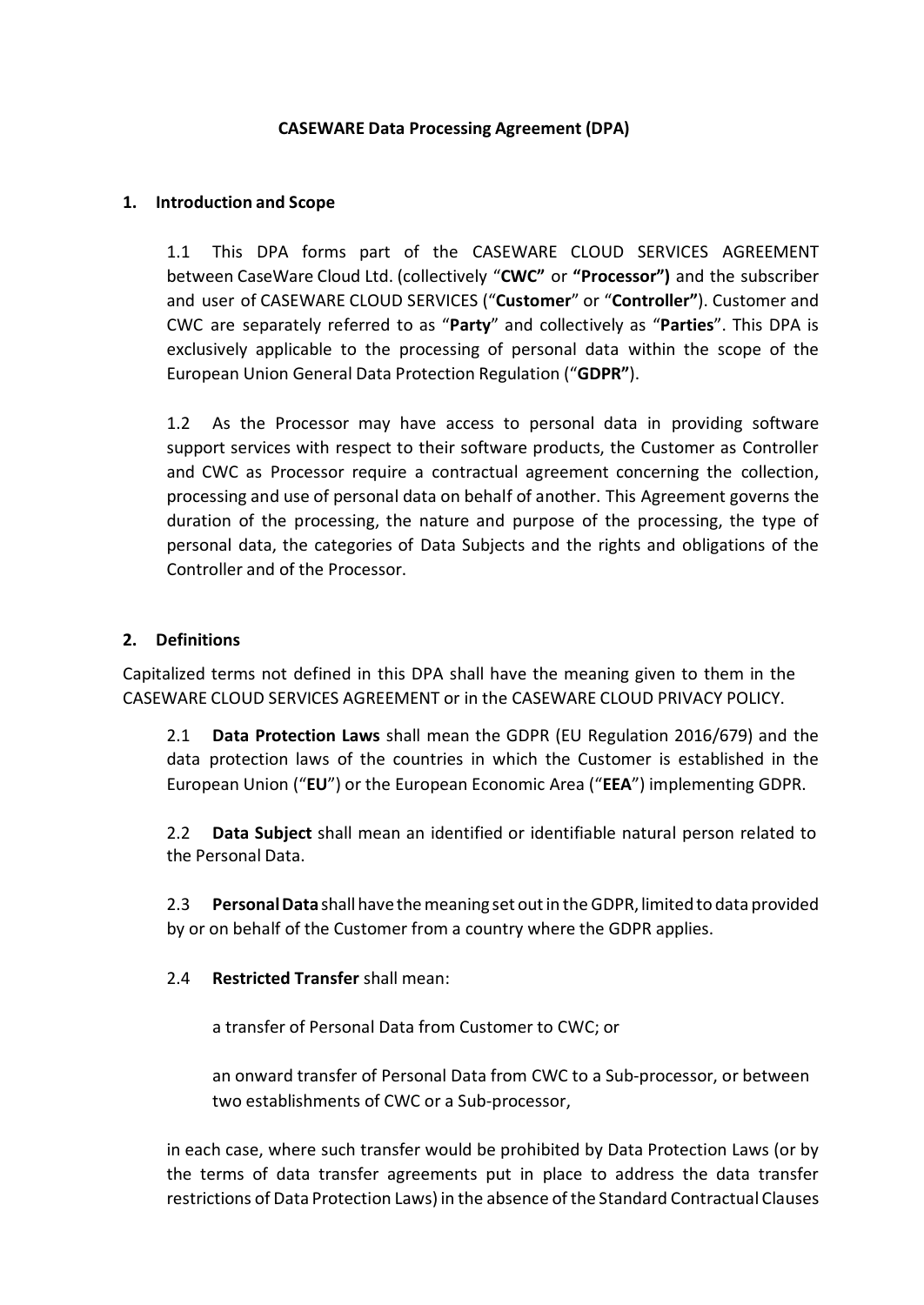to be established under section 2.6.

2.5 **Services** shall mean software services as offered by CWC with respect to software provided by CWC as a service (including the CaseWare Cloud Services), or software licensed to the public, and shall include any software support services provided by CWC or its Affiliates.

2.6 **Standard Contractual Clauses** shall mean the standard contractual clauses 2010/87/: Commission Decision of 5 February 2010 as set out in Attachment 4, hereto.

2.7 **Sub-processor** shall mean any person appointed by or on behalf of CWC to process Personal Data on behalf of CWC in connection with the CASEWARE CLOUD SERVICES, and shall include any Sub-processor rightfully appointed by a Sub-processor (a Sub-sub-processor) to process Personal Data on behalf of CWC in connection with the CASEWARE CLOUD SERVICES, but shall not include any employee of CWC or a Subprocessor;

## **3. Details of the Processing**

CWC collects, uses and discloses Personal Data only for the purposes of providing the Customer with Services and in improving its software and for such other ancillary purposes consented to by the Customers of the CaseWare Cloud Services, or as required by law.

As described in the [CASEWARE](https://www.caseware.com/generic/privacy-policy-caseware-cloud) CLOUD PRIVACY POLICY, CWC collects, uses and discloses information (which can include Personal Data) for the following purposes:

- To verify the Customer's identity.
- To provide the Customer with the Services.
- To contact the Customer for the purposes of product information, service updates, notifications relating to the Services.
- To monitor and/or improve system usage, server and software performance.
- To assist the Customer with technical support issues.
- To comply with any laws, regulations, court orders, subpoenas or other legal process or investigation and to protect CWC, its Affiliates and other individuals from harm.
- To improve and enhance CWC Services and develop new services.

## **3.1 Type of data**

The following types/categories of Personal Data may be collected, processed and/or used:

• Personal master data (e.g. last name, first name, address and date of birth)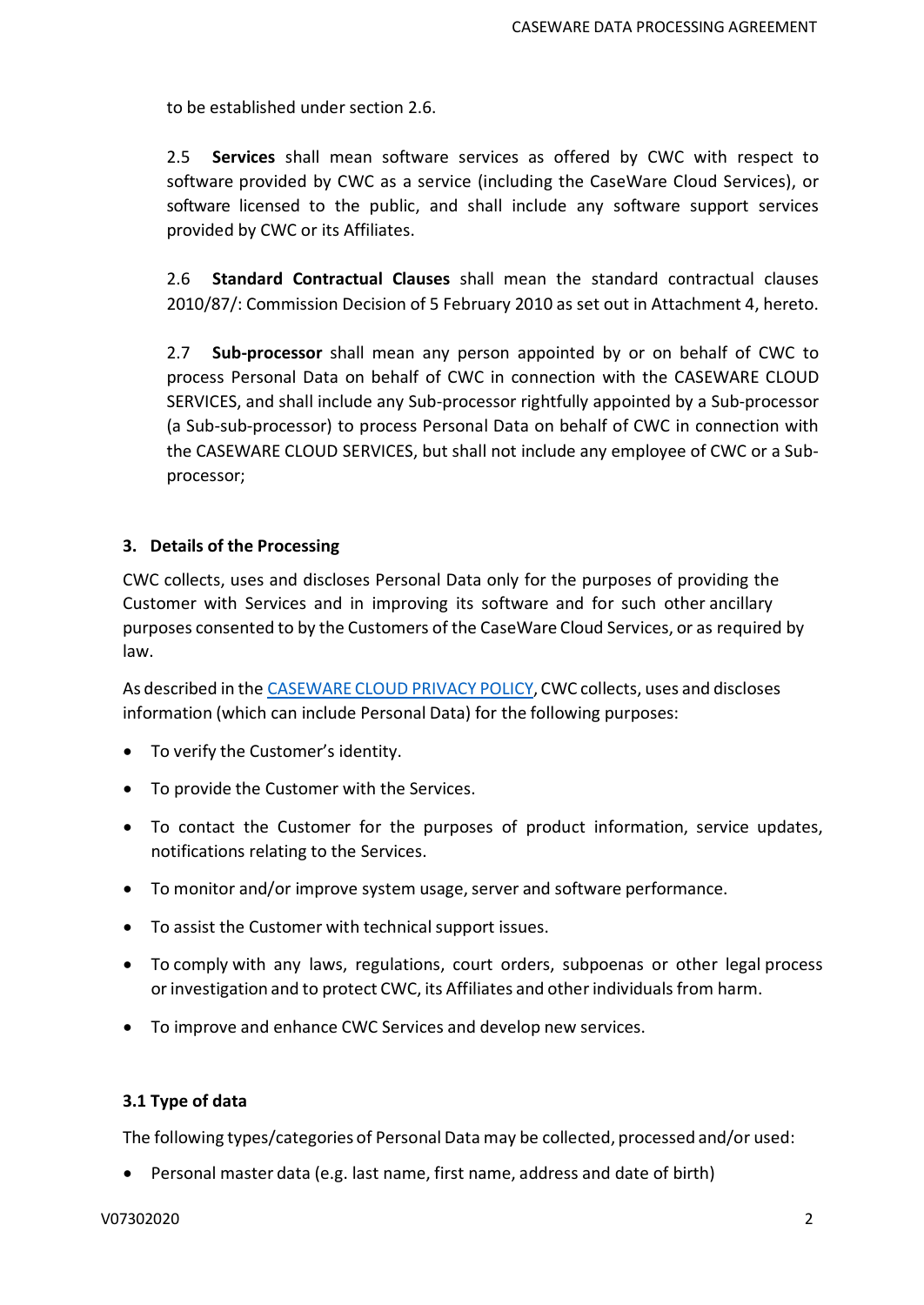- Communication data (e.g. telephone number, email)
- Contract master data
- Contract billing and payment data
- IT usage data (e.g. user ID, passwords and roles)
- Bank data (e.g. bank account details and credit card number)
- Credit rating data (e.g. payment behavior and balance sheets)
- Any other category named in the CASEWARE CLOUD PRIVACY POLICY

#### **3.2 Data subjects**

Data Subjects which may be affected by using their Personal Data include:

- The Customer's clients/service recipients
- The Customer's employees
- The Customer's suppliers/service providers

#### **3.3 Place of data processing**

CWC uses third party data hosting providers (currently: Amazon Web Services) to host software as a service and to act as Sub-processors on servers located throughout the world. At present, CWC uses servers in the United States, Australia, Canada and Europe, and at the time of subscribing, Customer will be advised as to the geographic server that will host Personal Data, and will be given a further opportunity to consent thereto. CWC will reasonably attempt to allocate a server in a geographically proximate location to the Customer, or an alternate CWC server location chosen by the Customer. For subscribers to the CaseWare Cloud Services in the United States, CWC will attempt to allocate a server in the United States. For subscribers to the CaseWare Cloud Services in Europe, CWC will attempt to allocate a server in Europe.

#### **4. Instructions**

4.1 CWC shall process Personal Data for the purposes of: (i) processing as required by Customers in their use of the Services; (ii) processing in accordance with the CASEWARE CLOUD SERVICES AGREEMENT, the CASEWARE CLOUD PRIVACY POLICY, this DPA and any other agreements between the Parties, (iii) processing to comply with other reasonable instructions provided by Customer where such instruction are consistent with the terms of the CASEWARE CLOUD SERVICES AGREEMENT, the CASEWARE CLOUD PRIVACY POLICY and this DPA.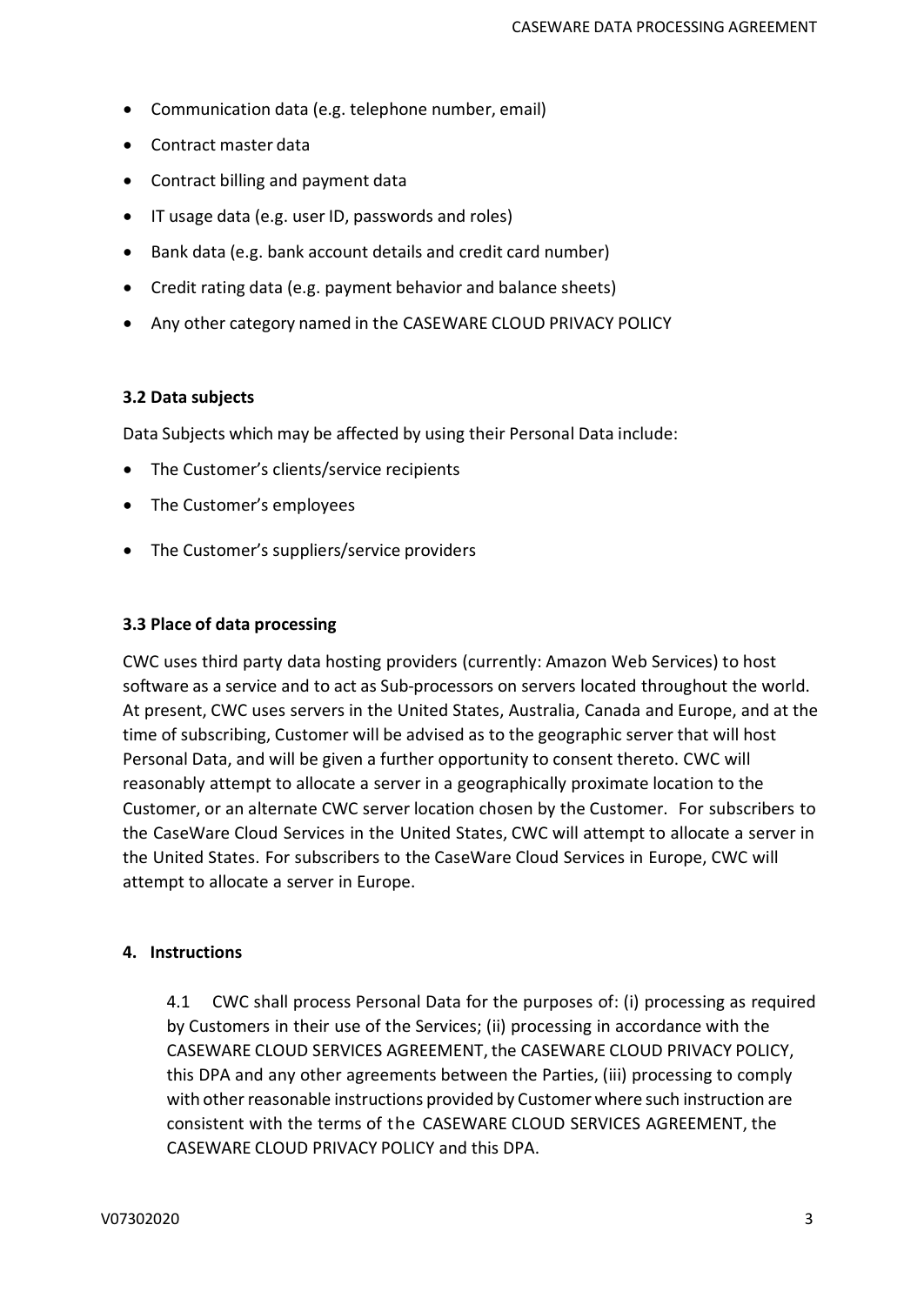4.2 CWC will inform Customer if, in CWC's opinion, the Customer's instructions or requests are contrary to Data Protection Laws, with reasons therefor by email.

#### **5. Confidentiality commitment by personnel**

CWC will ensure that all individuals which could potentially get in contact with or have access to the Personal Data are subject to confidentiality undertakings.

#### **6. Technical and organizational measures**

6.1 According to Art. 28 (3) sentence 2 c) GDPR, CWC must take the necessary technical and organizational measures ("**TOMs**") to meet the requirements set out in Art. 32 GDPR and must maintain these measures for the duration of the contract.

6.2 CWC has carried out the technical and organizational measures ("**TOMs**") specified in **Attachment 1** to this Agreement.

6.3 CWC instructs Cloud Service Providers (Sub-processors) to provide parts of the Services. The Technical and Organizational measures ("**TOMs**") therefore depend partially on these Sub-processors and are described also in **Attachment 1.** CWC shall decide on improvements of the TOMs and provide the Customer on request with an updated **Attachment 1**.

## **7. Data Protection officer and Sub-processors**

7.1 CWC is not located in the EU, thus CWC has not appointed a data protection officer in accordance with Art. 37 GDPR. Instead, CWC has appointed a representative in the Union in accordance with Art. 27 GDPR, contact details are given in **Attachment 2.**

7.2 Customer acknowledges and agrees that CWC may engage Sub-processors in the provision of the Services, and that (i) a CWC affiliate may be retained as a Subprocessor; and (ii) CWC or a CWC affiliate may engage third-party Sub-processors. The Customer consents to CWC engaging Sub-processors to process Personal Data in accordance with applicable Data Protection Laws.

7.3 A list of CWC's current Sub-processors is available in **Attachment 3**.

7.4 At least 14 days before authorizing any new Sub-processor to access Personal Data, CWC will update the list of CWC's Sub-processors and provide Customer with a mechanism to obtain notice of that update.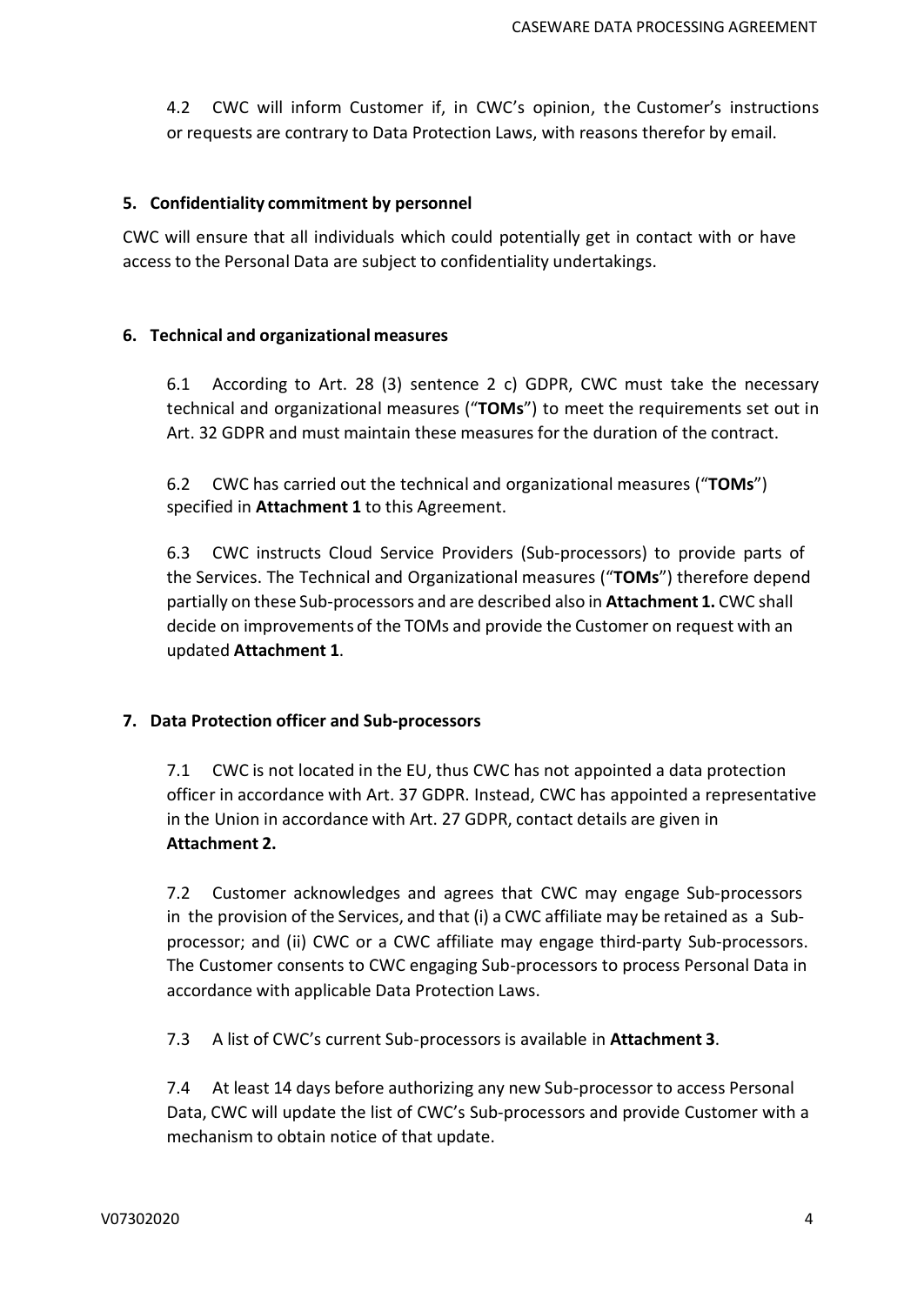7.5 Within ten (10) calendar days of an update to the list of Sub-processors, Customer shall inform CWC, in writing of objections to any new Sub-processors. If Customer objections are not unreasonable, CWC will use reasonable efforts to change the Services provided to Customer or recommend a commercially reasonable change to Customer's Services to avoid processing of Personal Data by the objectedto new Sub-processor without unreasonably burdening the Customer.

7.6 If Customer does not approve of a new Sub-processor, even though the new Sub-processor is necessary for CWC and the Services, then Customer may terminate any subscription for the affected CaseWare Cloud Services without penalty by providing, before the end of the notice period, written notice of termination that includes an explanation of the grounds for non-approval.

7.7 If use of a Sub-Processor involves a Restricted Transfer, CWC shall ensure that the Standard Contractual Clauses are at all relevant times incorporated into an agreement between CWC and the Sub-processor; or between the Sub-processor and any Sub-sub-processor.

#### **8. Data Subject Access Requests**

8.1 CWC shall reasonably support the Customer in the case of a data subject access request, insofar as Customer cannot fulfill such a request on its own, to the extent legally permitted and technically possible. Customer shall pay CWC costs for such support, to the extent legally permitted.

8.2 If a data subject access request is received by CWC that relates to Personal Data, CWC will notify Customer. CWC will not respond to such a request, but shall instead support Customer as provided in Section 8.1.

## **9. Data breach notification**

CWC shall inform Customer without undue delay after becoming aware of a breach of the Personal Data including a breach at a Sub-processor and shall provide the necessary information to allow Customer to inform authorities and data subjects. CWC shall take reasonable efforts to remediate the causes of such data breach.

## **10. Data Protection Impact Assessment (DPIA)**

Upon request by Customer, CWC shall provide reasonable assistance to Customer in conducting a DPIA, as required by Article 35 of the GDPR or equivalent provisions of other data protection legislation, solely in relation to CWC's processing of Customer's Personal Data, and taking in to account the nature of the processing and information available to CWC and Subprocessors.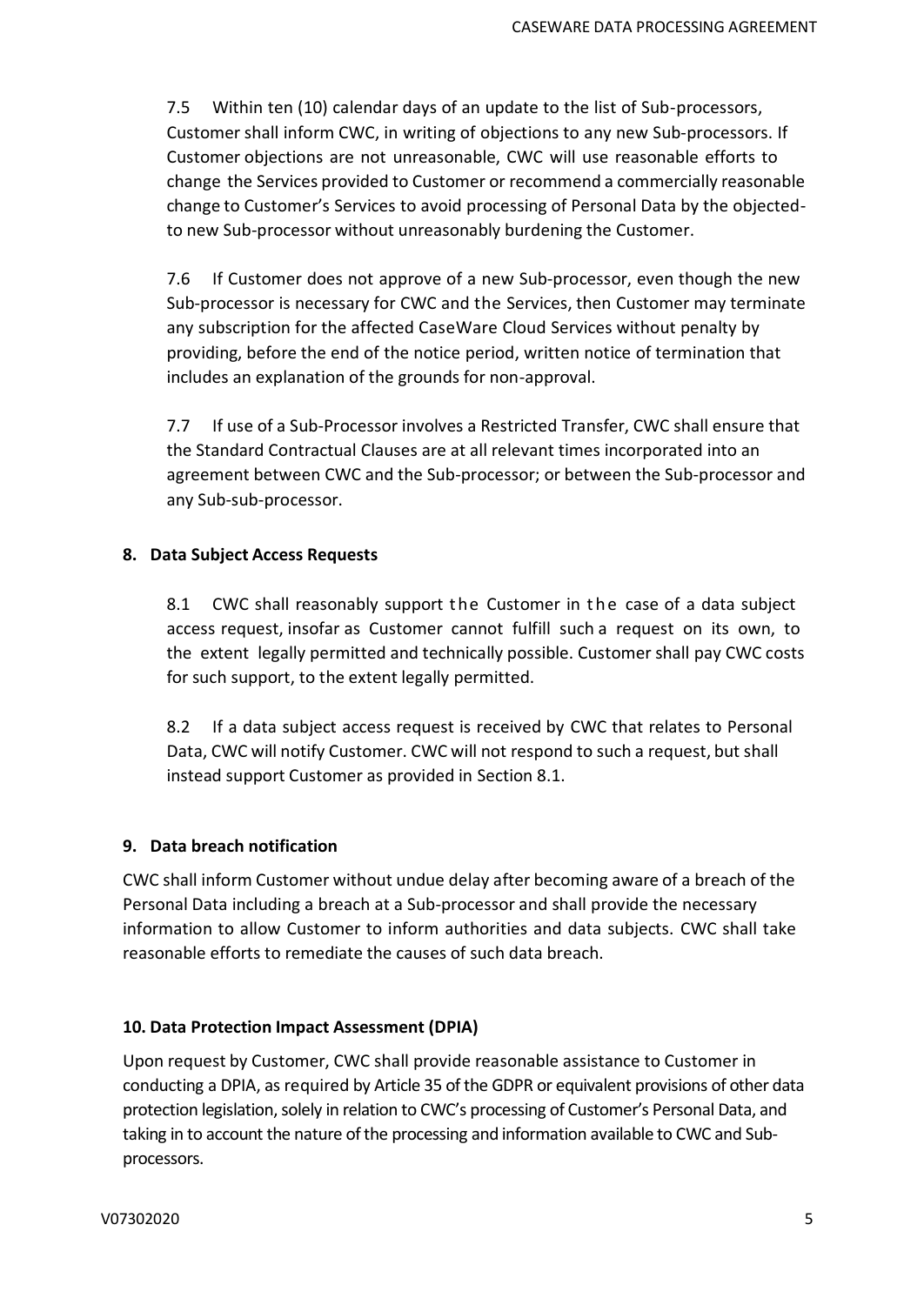## **11. Deletion or returning personal data**

CWC shall, at the choice of Customer, irretrievably delete or return all personal data within 120 calendar days of termination or expiry of any CASEWARE CLOUD SERVICES AGREEMENT with Customer, unless storage of the data is required by law.

## **12. Information and audit rights**

12.1 Customer may obtain information on existing CWC certifications at [https://www.caseware.com/cloud-security-compliance.](https://www.caseware.com/cloud-security-compliance) Upon Customer's request, CWC shall make available to Customer or a third-party auditor instructed by Customer information regarding CWC compliance with this DPA and Data Processing Law including on-site audits. Any on- site audit may be limited to take into account the involvement of Sub-processors. Before any information or audit is provided, the Parties shall mutually agree on the scope, timing, duration, persons obtaining accessto the information, non-disclosure agreements and reimbursement rates.

12.2 Customer shall pay CWC and Sub-processors for any time expended at the then current professional service rates of CWC, which shall be made available to Customer upon request. Any charges by Sub-processors or other third parties shall be borne by Customer.

## **13. Restricted Transfers**

13.1 In accordance with the Standard Contractual Clauses, Customer transferring Personal Data to CWC will be considered a "Data Exporter", and CWC will be considered a "Data Importer" (both terms as defined in the Standard Contractual Clauses).

13.2 Subject to section 13.4, Customer (as "data exporter") and CWC (as "data importer") hereby enter into the Standard Contractual Clauses in respect of any Restricted Transfer from Customer to CWC.

13.3 The Standard Contractual Clauses shall come into effect under section 13.1 on the later of:

- a. the data exporter becoming a party to them;
- b. the data importer becoming a party to them; and
- c. commencement of the relevant Restricted Transfer.

13.4 Section 13.2 shall not apply to a Restricted Transfer unless its effect, together with other reasonably practicable compliance steps (which, for the avoidance of doubt, do not include obtaining consents from Data Subjects), is to allow the relevant Restricted Transfer to take place without breach of applicable Data Protection Law.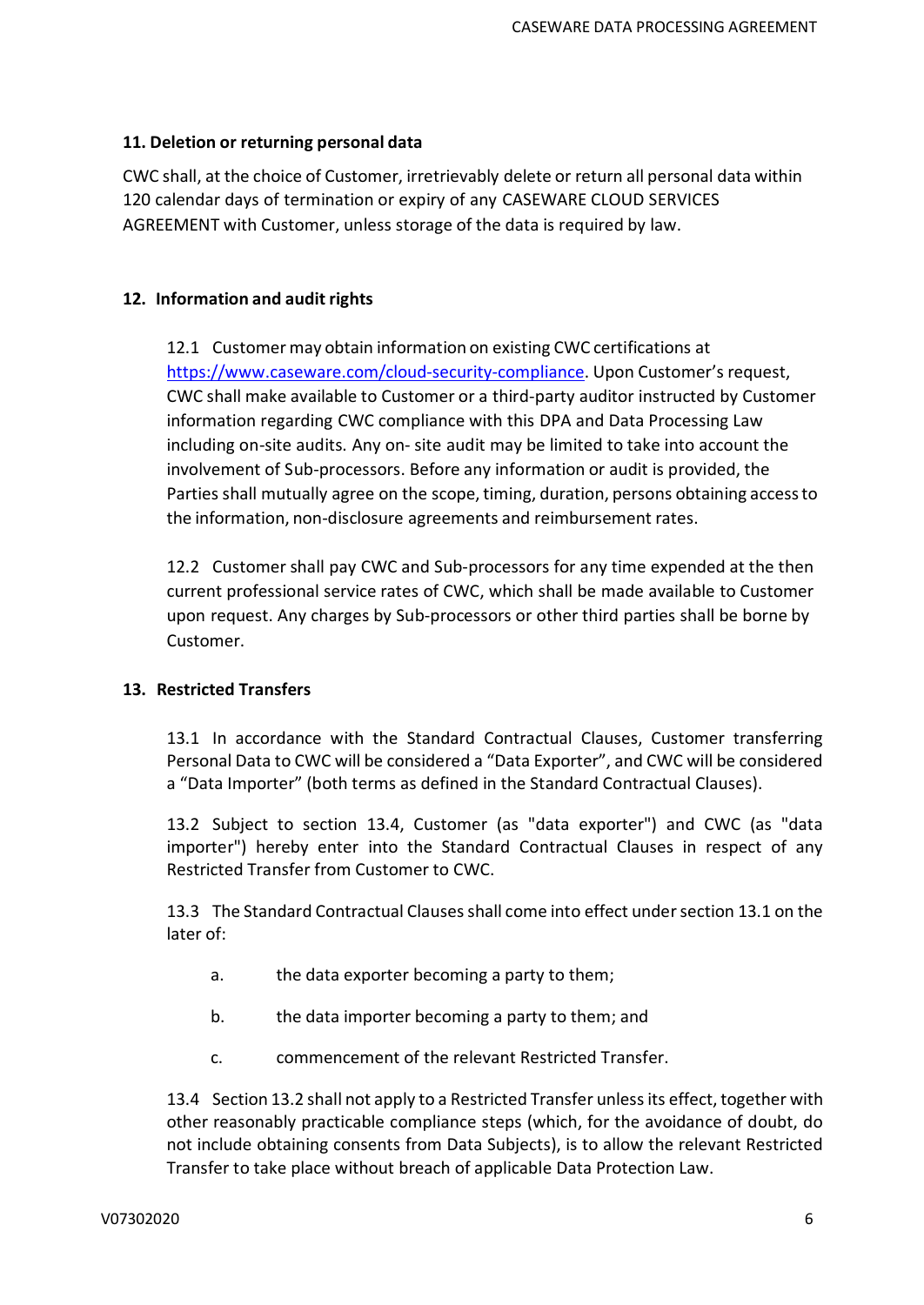## **14. Liability**

14.1 The liability of the Parties shall be subject to the liability provisions of the CASEWARE CLOUD SERVICES AGREEMENT.

14.2 CWC's liability towards Customer regarding administrative fines and compensation claims by Data Subjects shall be limited to those set out in the GDPR and be further limited by applicable EU or EEA Member State law. CWC shall only be liable towards Customer in case of fault and negligence by CWC.

## **15. Term and termination**

This DPA becomes effective upon last signature, shall be in force as long as CWC processes Personal Data and shall automatically end thereafter. Furthermore, the termination provisions of the CASEWARE CLOUD SERVICES AGREEMENT apply.

#### **16. Miscellaneous**

16.1 In case of a conflict, between this DPA or any other agreement between the parties and the Standard Contractual Clauses, the Standard Contractual Clauses shall take precedence. In case of a conflict, between the provisions of this DPA and any other agreement between the Parties, this DPA shall take precedence. Should individual provisions of this DPA be or become invalid, this shall not affect the validity of the remaining conditions of this DPA.

Without prejudice to Clauses 7 (Mediation and Jurisdiction) and 9 (Governing Law) of the Standard Contractual Clauses, the Parties submit to the choice of jurisdiction and venue stipulated in the CASEWARE CLOUD SERVICES AGREEMENT.

# **This Agreement is accepted by CaseWare Cloud Ltd., after being electronically signed by the Controller or Customer.**

**Cal Bruner, CFO**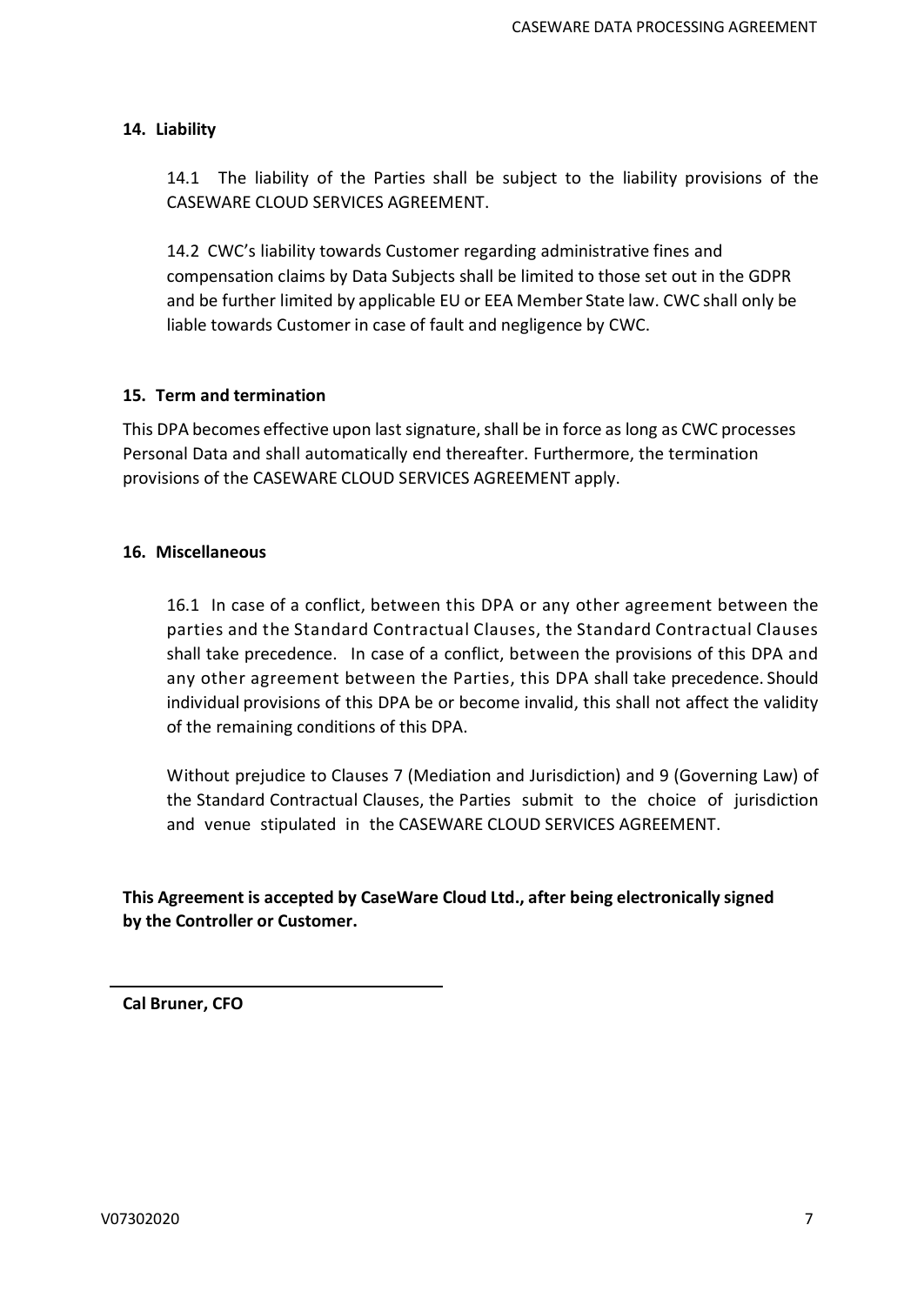# Attachment 1: Technical and Organizational Measures (TOM)

| <b>Service/Action</b>                           | <b>CASEWARE Cloud Services</b>                                                                                                                                                                                                                                                                                                                                                                                                                                                                                  |  |  |  |
|-------------------------------------------------|-----------------------------------------------------------------------------------------------------------------------------------------------------------------------------------------------------------------------------------------------------------------------------------------------------------------------------------------------------------------------------------------------------------------------------------------------------------------------------------------------------------------|--|--|--|
| Description                                     |                                                                                                                                                                                                                                                                                                                                                                                                                                                                                                                 |  |  |  |
| Is pseudonymizing used on the<br>personal data? | CWC does employ tools to selectively anonymize<br>sensitive data, which may include Personal Data.<br>Pseudonymizing is not necessarily used on all personal data<br>elements, as not all personal data is identifiable<br>as such to CWC.                                                                                                                                                                                                                                                                      |  |  |  |
| Is encryption used on the personal<br>data?     | Encryption is used for data at rest, and this encryption is<br>provided by Amazon Web Services, an approved sub-<br>contractor (see Attachment 2). Digital certificates are in<br>place to manage encrypted communications to the Amazon<br>web servers.                                                                                                                                                                                                                                                        |  |  |  |
| How is the ongoing confidentiality<br>ensured?  | Employees must sign a confidentiality agreement and accept<br>company policies and procedures upon hire.<br>An information security incident procedure is in place, to<br>deal with any data breaches, or potential data breaches.                                                                                                                                                                                                                                                                              |  |  |  |
| How is the ongoing integrity<br>ensured?        | The service provides administrative controls for clients to<br>control who can access files within their firm. CWC does not<br>have these rights.<br>CWC is ISO 27001 and SOC 2 certified and controls are in<br>place to ensure that only those required to perform<br>administrative operations have required access. An access<br>control policy and procedures are in place to review access<br>control lists.<br>Potential risks and the mitigation of potential risks are<br>reviewed on a regular basis. |  |  |  |
| How is the ongoing availability<br>ensured?     | Monitoring is performed through an external health<br>check and internally with capacity management<br>monitoring solutions.                                                                                                                                                                                                                                                                                                                                                                                    |  |  |  |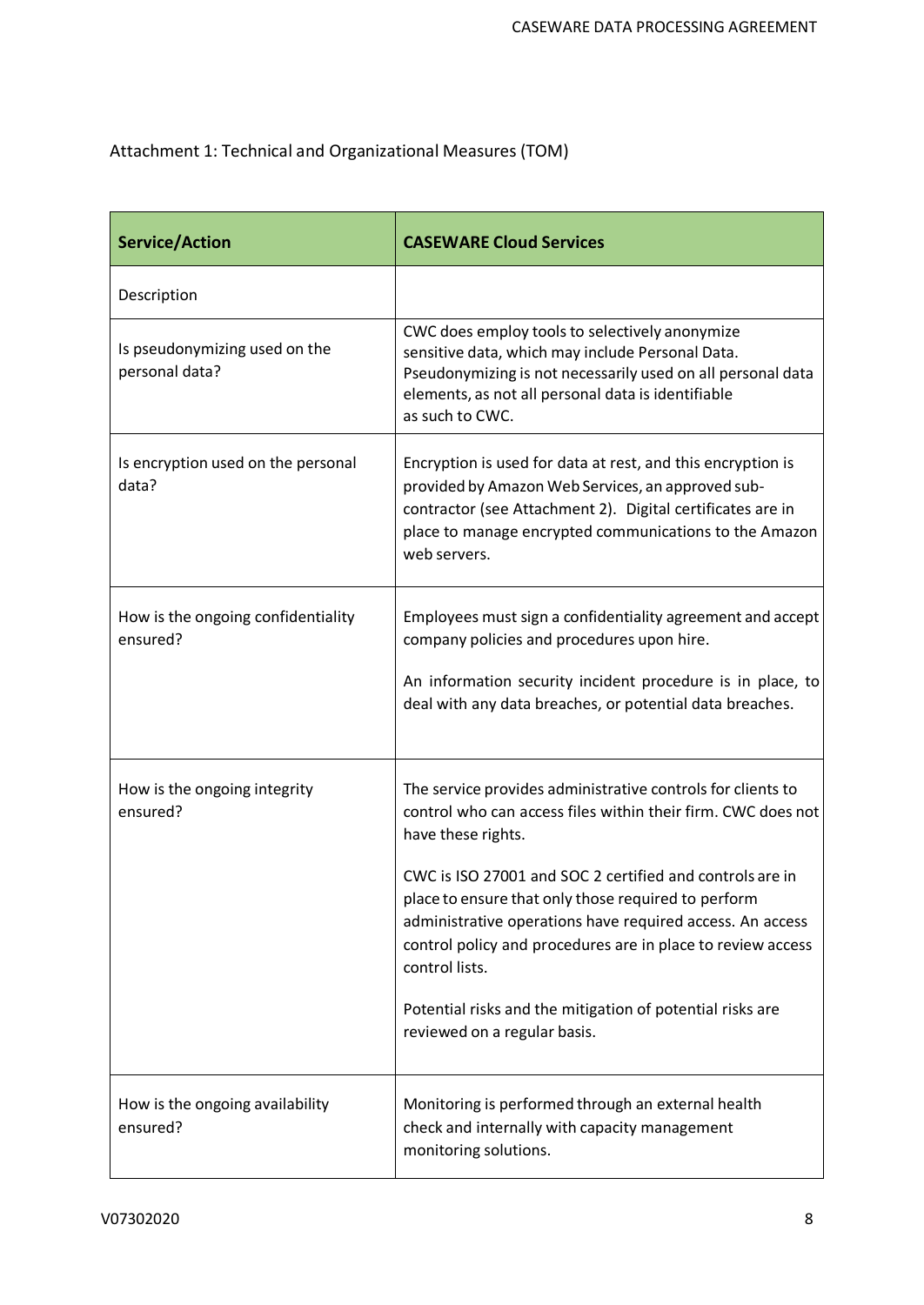|                                                                                                                                                                                                                           | Quality assurance processes are in place and under<br>regular review, to mitigate against potential downtime.                                                                                    |
|---------------------------------------------------------------------------------------------------------------------------------------------------------------------------------------------------------------------------|--------------------------------------------------------------------------------------------------------------------------------------------------------------------------------------------------|
| How is the ongoing resilience of<br>processing systems ensured?                                                                                                                                                           | CaseWare Cloud services are hosted on Amazon AWS<br>services. The service is ISO 27001 and SOC 2 certified for<br>security, confidentiality, integrity, privacy and availability.                |
| How is the ability to restore the<br>availability and access to personal<br>data in a timely manner in the event<br>of a physical or technical incident<br>ensured?                                                       | A backup policy and procedures are in place, with daily<br>automated backup reports. Reports are monitored by an<br>operational team.                                                            |
| Describe in short words if and how a<br>process for regular testing, assessing<br>and evaluating the effectiveness of<br>technical and organizational measures<br>for ensuring the security of the<br>processing is done. | Regular audits take place for purposes of both ISO<br>27001 and SOC 2 compliance. In addition, from time to time<br>the company engages with a third party, for penetration<br>testing services. |
| Do you adhere to an approved code of<br>conduct (Art. 40 GDPR) or an approved<br>certification mechanism (Art. 42<br>GDPR)?                                                                                               | ISO 27001 and SOC 2                                                                                                                                                                              |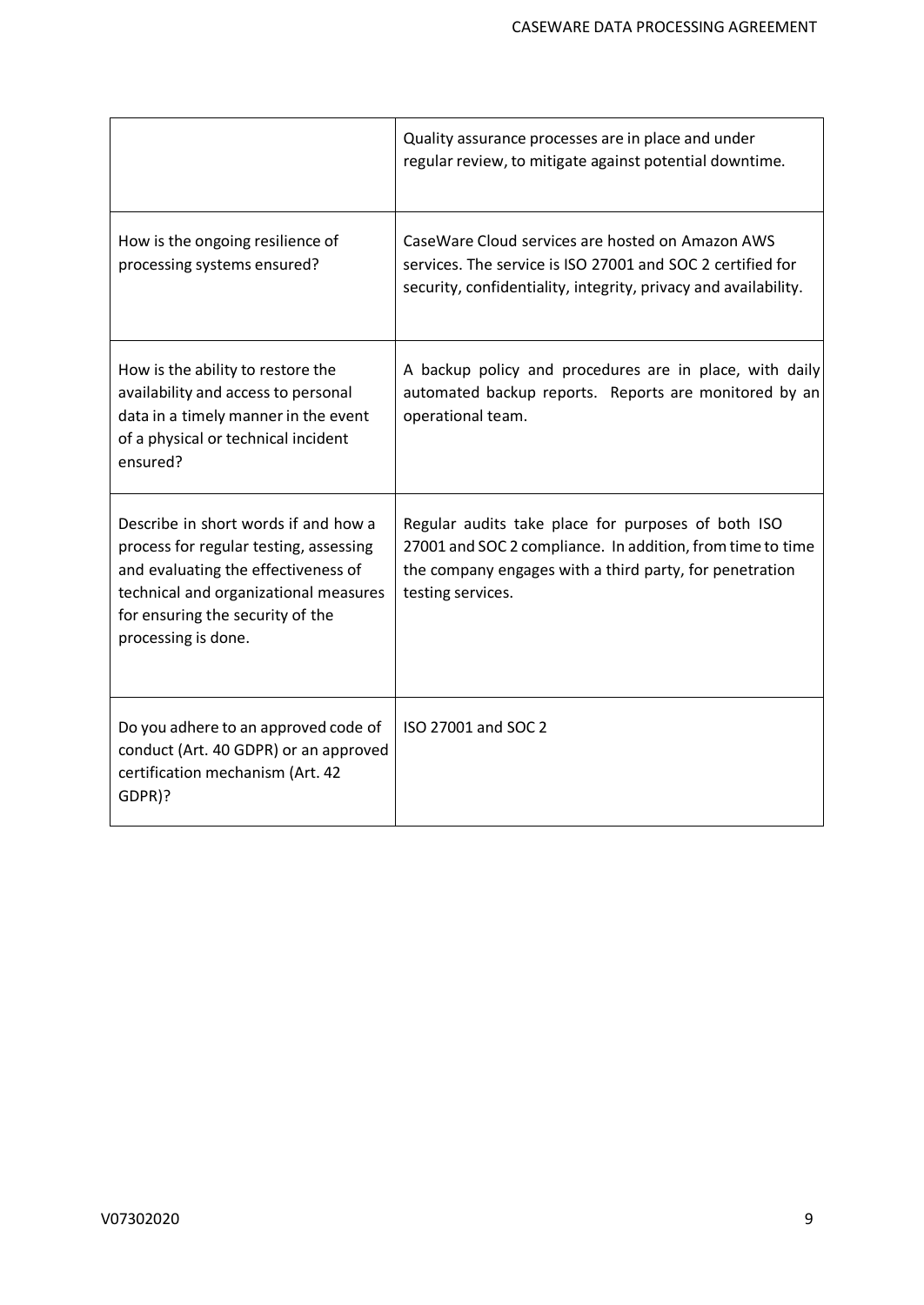Attachment 2: EU Representative for Article 27

**CaseWare Europe Limited Attn: CWI Chief Financial Officer - GDPR Level 1 Brockbourne House, 77 Mount Ephraim, Tunbridge Wells, Kent, United Kingdom, TN4 8BS**

Attachment 3: List of approved sub-contractors

| Subcontractor (name of company,<br>address, | Processing purpose of contract data processing<br>by |  |  |  |
|---------------------------------------------|------------------------------------------------------|--|--|--|
|                                             |                                                      |  |  |  |
| Amazon Web Services Inc.                    | CaseWare Cloud Services and Subscriber data is       |  |  |  |
| P.O.Box 81226                               | processed with CWC licensed software, on             |  |  |  |
| Seattle, WA 98108-1226                      | Amazon Web Services Inc. infrastructure.             |  |  |  |
|                                             |                                                      |  |  |  |
|                                             |                                                      |  |  |  |
|                                             |                                                      |  |  |  |
|                                             |                                                      |  |  |  |
|                                             |                                                      |  |  |  |
|                                             |                                                      |  |  |  |
|                                             |                                                      |  |  |  |
|                                             |                                                      |  |  |  |
|                                             |                                                      |  |  |  |
|                                             |                                                      |  |  |  |
|                                             |                                                      |  |  |  |
|                                             |                                                      |  |  |  |
|                                             |                                                      |  |  |  |
|                                             |                                                      |  |  |  |
|                                             |                                                      |  |  |  |
|                                             |                                                      |  |  |  |
|                                             |                                                      |  |  |  |
|                                             |                                                      |  |  |  |
|                                             |                                                      |  |  |  |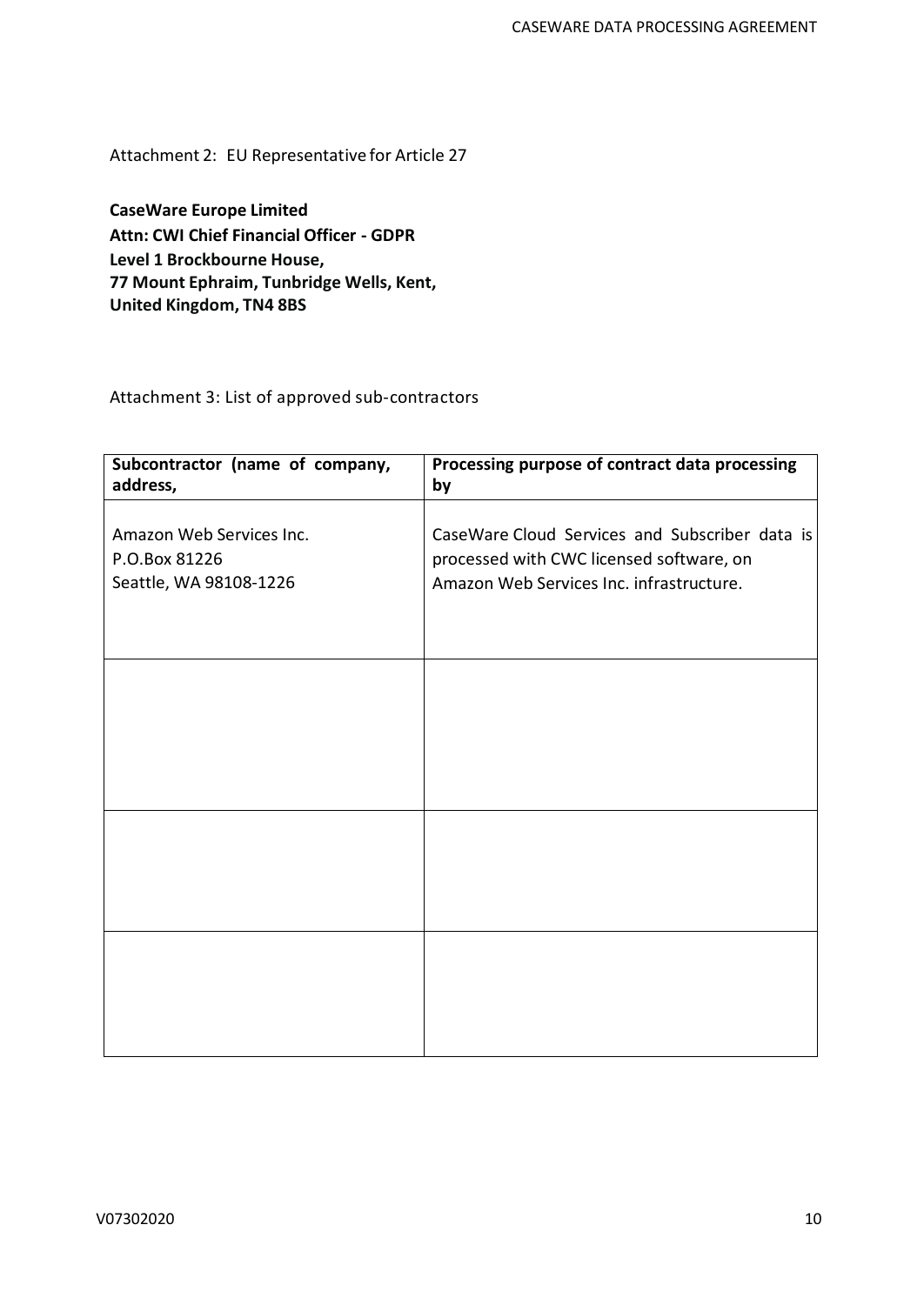## ATTACHMENT 4: STANDARD CONTRACTUAL CLAUSES

*[These Clauses are deemed to be amended from time to time, to the extent that they relate to a Restricted Transfer which is subject to the Data Protection Laws of a given country or territory, to reflect (to the extent possible without material uncertainty as to the result) any change (including any replacement) made in accordance with those Data Protection Laws (i) by the Commission to or of the equivalent contractual clauses approved by the Commission under EU Directive 95/46/EC or the GDPR (in the case of the Data Protection Laws of the European Union or a Member State); or (ii) by an equivalent competent authority to or of any equivalent contractual clauses approved by it or by another competent authority under another Data Protection Law (otherwise).] [If these Clauses are not governed by the law of a Member State, the terms "Member State" and "State" are replaced, throughout, by the word "jurisdiction".]*

#### STANDARD CONTRACTUAL CLAUSES (PROCESSORS)

For the purposes of Article 26(2) of Directive 95/46/EC for the transfer of personal data to processors established in third countries which do not ensure an adequate level of data protection

Name of the data exporting organisation:

| Other information needed to identify the organisation        |  |  |  |  |  |
|--------------------------------------------------------------|--|--|--|--|--|
|                                                              |  |  |  |  |  |
| (the data exporter)                                          |  |  |  |  |  |
| And                                                          |  |  |  |  |  |
| Name of the data importing organisation: CaseWare Cloud Ltd. |  |  |  |  |  |
|                                                              |  |  |  |  |  |
|                                                              |  |  |  |  |  |
| Other information needed to identify the organisation:       |  |  |  |  |  |
|                                                              |  |  |  |  |  |
| (the data importer)                                          |  |  |  |  |  |

each a 'party'; together 'the parties',

HAVE AGREED on the following Contractual Clauses (the Clauses) in order to adduce adequate safeguards with respect to the protection of privacy and fundamental rights and freedoms of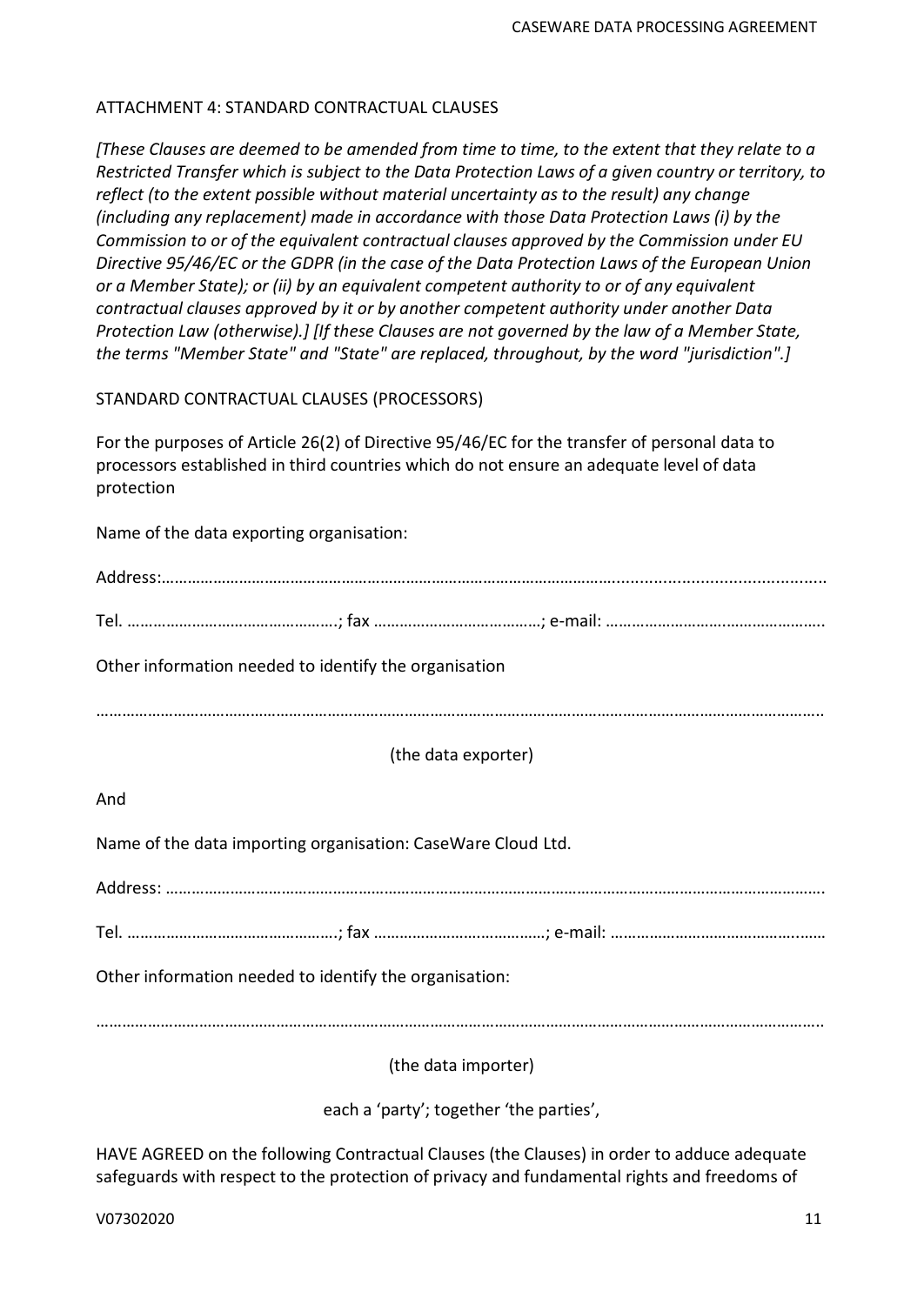individuals for the transfer by the data exporter to the data importer of the personal data specified in Appendix 1.

#### Clause 1

#### **Definitions**

For the purposes of the Clauses:

- (a) 'personal data', 'special categories of data', 'process/processing', 'controller', 'processor', 'data subject' and 'supervisory authority' shall have the same meaning as in Directive 95/46/EC of the European Parliament and of the Council of 24 October 1995 on the protection of individuals with regard to the processing of personal data and on the free movement of such data [\(1\);](https://eur-lex.europa.eu/legal-content/en/TXT/?uri=CELEX%3A32010D0087#ntr1-L_2010039EN.01001001-E0001)
- (b) 'the data exporter' means the controller who transfers the personal data;
- (c) 'the data importer' means the processor who agrees to receive from the data exporter personal data intended for processing on his behalf after the transfer in accordance with his instructions and the terms of the Clauses and who is not subject to a third country's system ensuring adequate protection within the meaning of Article 25(1) of Directive 95/46/EC;
- (d) 'the sub-processor' means any processor engaged by the data importer or by any other sub-processor of the data importer who agrees to receive from the data importer or from any other sub-processor of the data importer personal data exclusively intended for processing activities to be carried out on behalf of the data exporter after the transfer in accordance with his instructions, the terms of the Clauses and the terms of the written subcontract;
- (e) 'the applicable data protection law' means the legislation protecting the fundamental rights and freedoms of individuals and, in particular, their right to privacy with respect to the processing of personal data applicable to a data controller in the Member State in which the data exporter is established;
- (f) 'technical and organisational security measures' means those measures aimed at protecting personal data against accidental or unlawful destruction or accidental loss, alteration, unauthorised disclosure or access, in particular where the processing involves the transmission of data over a network, and against all other unlawful forms of processing.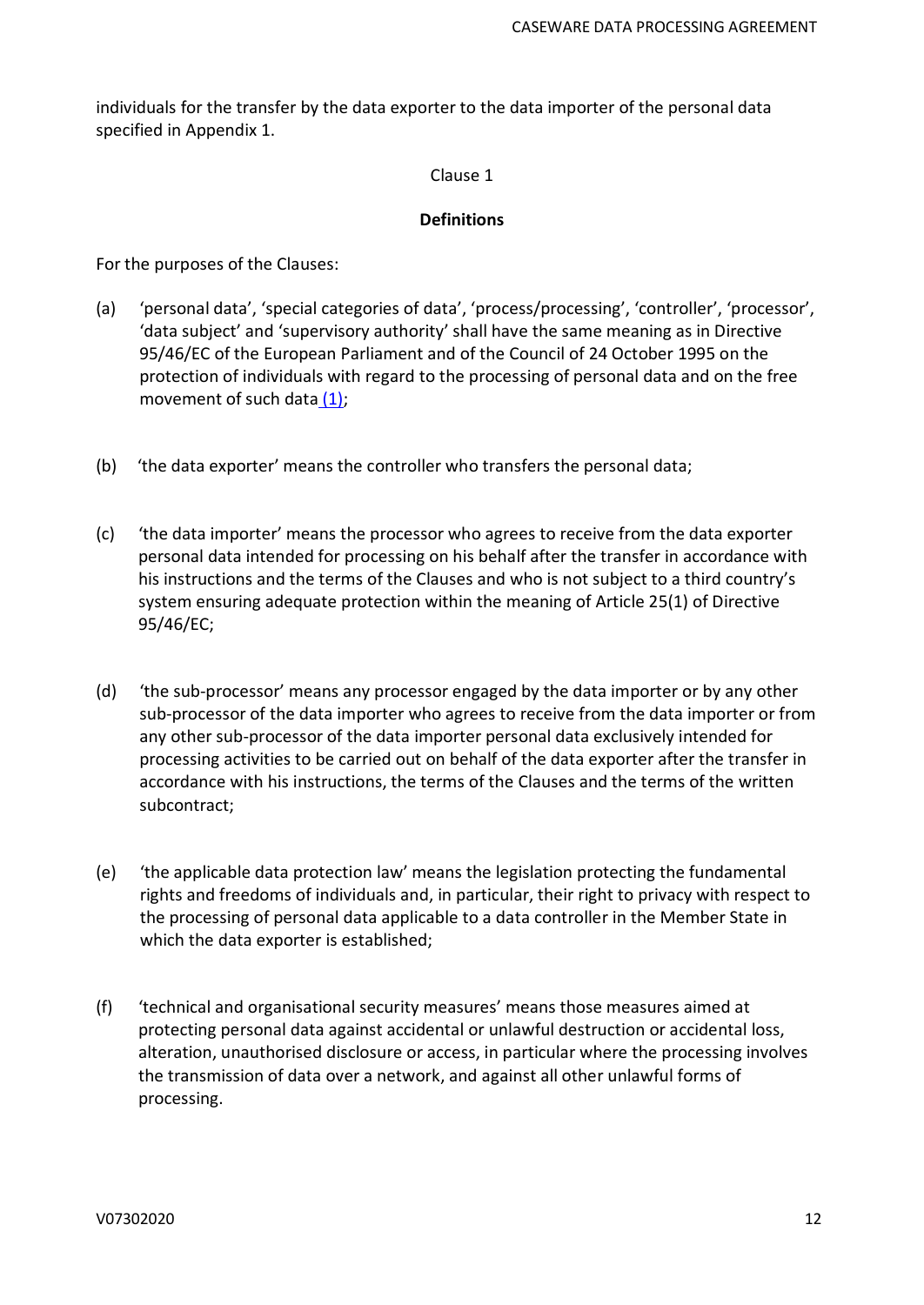## Clause 2

## **Details of the transfer**

The details of the transfer and in particular the special categories of personal data where applicable are specified in Appendix 1 which forms an integral part of the Clauses.

## Clause 3

## **Third-party beneficiary clause**

- 1. The data subject can enforce against the data exporter this Clause, Clause 4(b) to (i), Clause 5(a) to (e), and (g) to (j), Clause 6(1) and (2), Clause 7, Clause 8(2), and Clauses 9 to 12 as third-party beneficiary.
- 2. The data subject can enforce against the data importer this Clause, Clause 5(a) to (e) and (g), Clause 6, Clause 7, Clause 8(2), and Clauses 9 to 12, in cases where the data exporter has factually disappeared or has ceased to exist in law unless any successor entity has assumed the entire legal obligations of the data exporter by contract or by operation of law, as a result of which it takes on the rights and obligations of the data exporter, in which case the data subject can enforce them against such entity.
- 3. The data subject can enforce against the sub-processor this Clause, Clause 5(a) to (e) and (g), Clause 6, Clause 7, Clause 8(2), and Clauses 9 to 12, in cases where both the data exporter and the data importer have factually disappeared or ceased to exist in law or have become insolvent, unless any successor entity has assumed the entire legal obligations of the data exporter by contract or by operation of law as a result of which it takes on the rights and obligations of the data exporter, in which case the data subject can enforce them against such entity. Such third-party liability of the sub-processor shall be limited to its own processing operations under the Clauses.
- 4. The parties do not object to a data subject being represented by an association or other body if the data subject so expressly wishes and if permitted by national law.

## Clause 4

## **Obligations of the data exporter**

The data exporter agrees and warrants:

(a) that the processing, including the transfer itself, of the personal data has been and will continue to be carried out in accordance with the relevant provisions of the applicable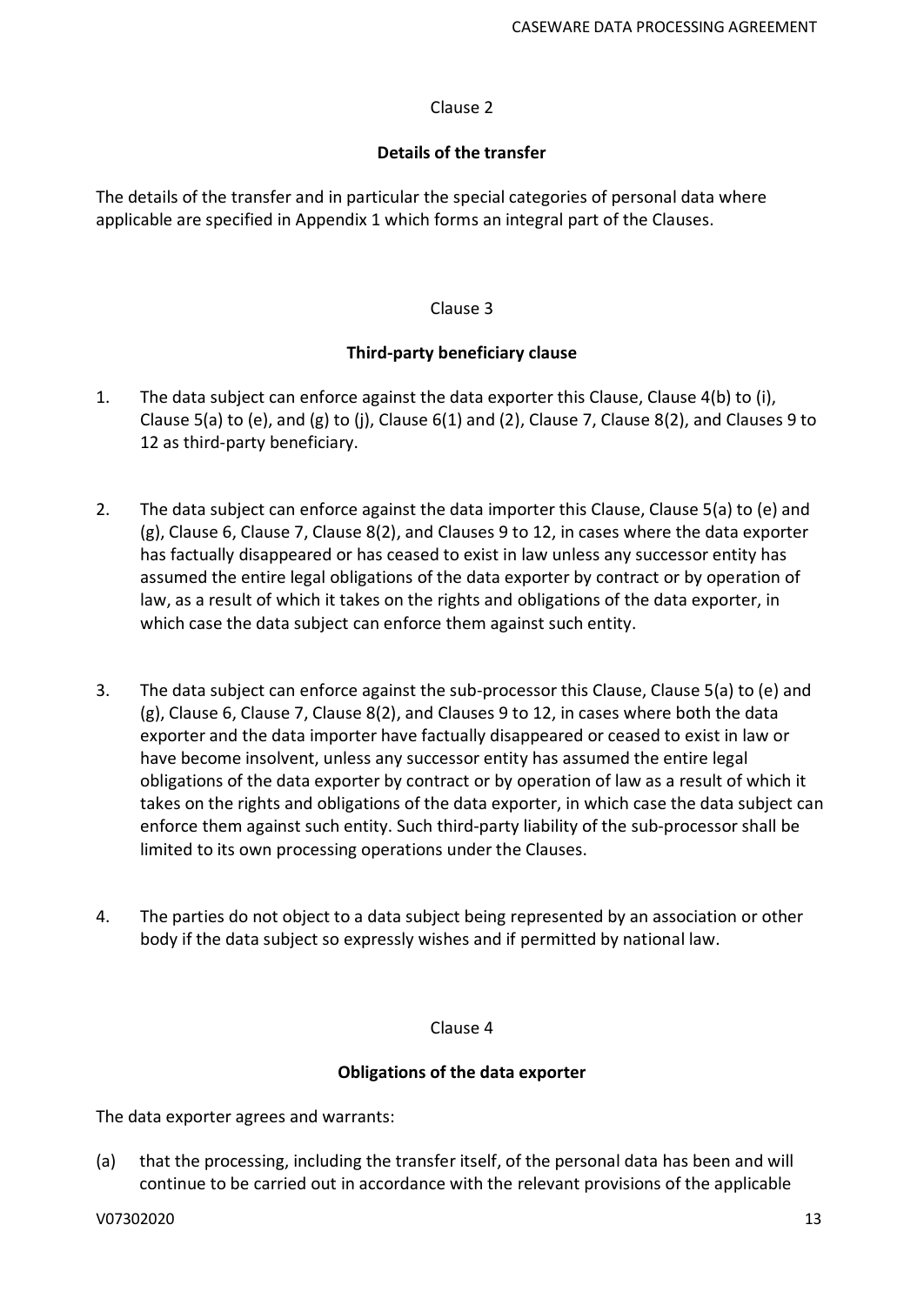data protection law (and, where applicable, has been notified to the relevant authorities of the Member State where the data exporter is established) and does not violate the relevant provisions of that State;

- (b) that it has instructed and throughout the duration of the personal data-processing services will instruct the data importer to process the personal data transferred only on the data exporter's behalf and in accordance with the applicable data protection law and the Clauses;
- (c) that the data importer will provide sufficient guarantees in respect of the technical and organisational security measures specified in Appendix 2 to this contract;
- (d) that after assessment of the requirements of the applicable data protection law, the security measures are appropriate to protect personal data against accidental or unlawful destruction or accidental loss, alteration, unauthorised disclosure or access, in particular where the processing involves the transmission of data over a network, and against all other unlawful forms of processing, and that these measures ensure a level of security appropriate to the risks presented by the processing and the nature of the data to be protected having regard to the state of the art and the cost of their implementation;
- (e) that it will ensure compliance with the security measures;
- (f) that, if the transfer involves special categories of data, the data subject has been informed or will be informed before, or as soon as possible after, the transfer that its data could be transmitted to a third country not providing adequate protection within the meaning of Directive 95/46/EC;
- (g) to forward any notification received from the data importer or any sub-processor pursuant to Clause 5(b) and Clause 8(3) to the data protection supervisory authority if the data exporter decides to continue the transfer or to lift the suspension;
- (h) to make available to the data subjects upon request a copy of the Clauses, with the exception of Appendix 2, and a summary description of the security measures, as well as a copy of any contract for sub-processing services which has to be made in accordance with the Clauses, unless the Clauses or the contract contain commercial information, in which case it may remove such commercial information;
- (i) that, in the event of sub-processing, the processing activity is carried out in accordance with Clause 11 by a sub-processor providing at least the same level of protection for the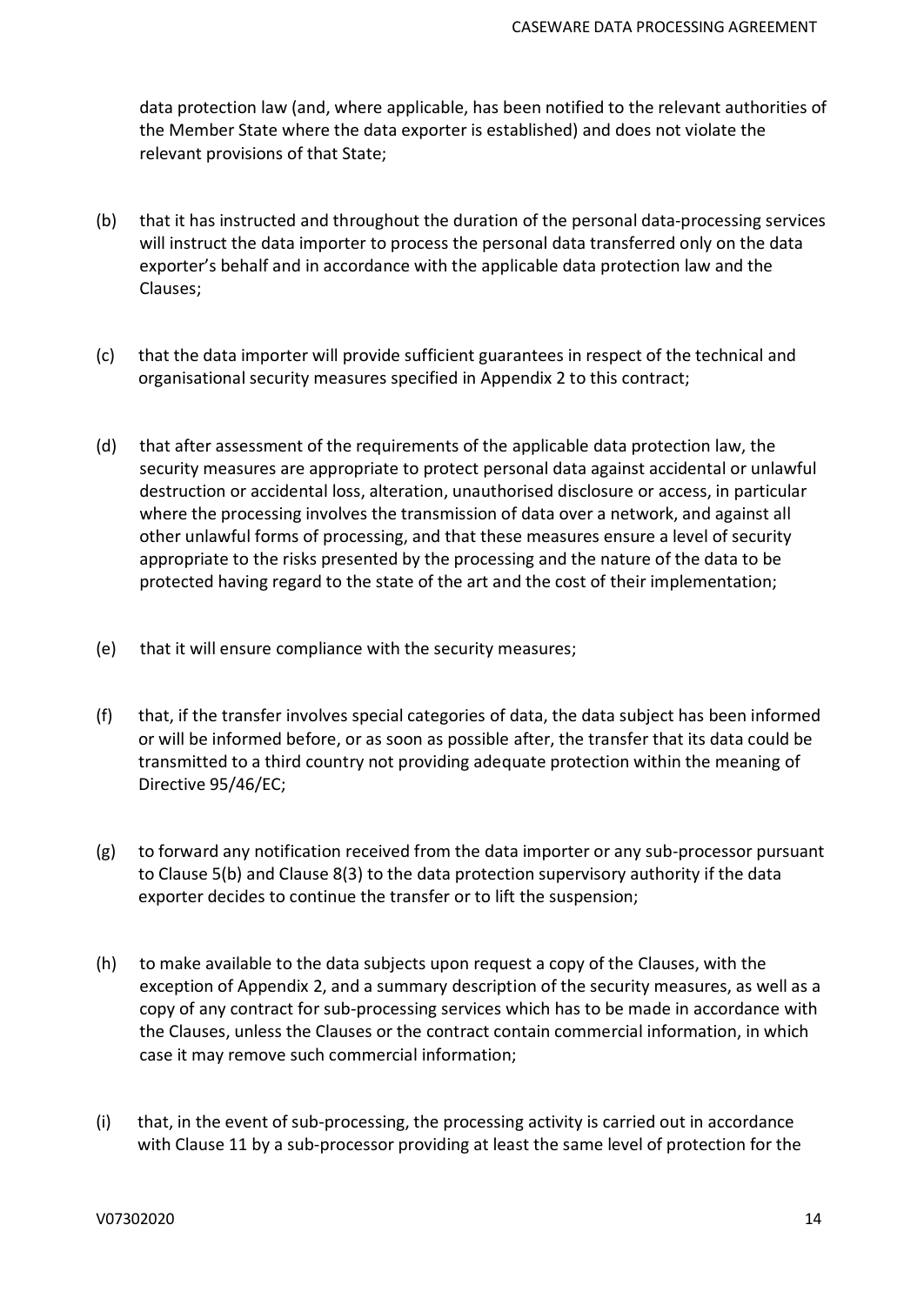personal data and the rights of data subject as the data importer under the Clauses; and

(i) that it will ensure compliance with Clause  $4(a)$  to (i).

#### Clause 5

#### Obligations of the data importer [\(2\)](https://eur-lex.europa.eu/legal-content/en/TXT/?uri=CELEX%3A32010D0087#ntr2-L_2010039EN.01001001-E0002)

The data importer agrees and warrants:

- (a) to process the personal data only on behalf of the data exporter and in compliance with its instructions and the Clauses; if it cannot provide such compliance for whatever reasons, it agrees to inform promptly the data exporter of its inability to comply, in which case the data exporter is entitled to suspend the transfer of data and/or terminate the contract;
- (b) that it has no reason to believe that the legislation applicable to it prevents it from fulfilling the instructions received from the data exporter and its obligations under the contract and that in the event of a change in this legislation which is likely to have a substantial adverse effect on the warranties and obligations provided by the Clauses, it will promptly notify the change to the data exporter as soon as it is aware, in which case the data exporter is entitled to suspend the transfer of data and/or terminate the contract;
- (c) that it has implemented the technical and organisational security measures specified in Appendix 2 before processing the personal data transferred;
- (d) that it will promptly notify the data exporter about:
	- (i) any legally binding request for disclosure of the personal data by a law enforcement authority unless otherwise prohibited, such as a prohibition under criminal law to preserve the confidentiality of a law enforcement investigation;
	- (ii) any accidental or unauthorised access; and
	- (iii) any request received directly from the data subjects without responding to that request, unless it has been otherwise authorised to do so;
- (e) to deal promptly and properly with all inquiries from the data exporter relating to its processing of the personal data subject to the transfer and to abide by the advice of the supervisory authority with regard to the processing of the data transferred;
- (f) at the request of the data exporter to submit its data-processing facilities for audit of the processing activities covered by the Clauses which shall be carried out by the data exporter or an inspection body composed of independent members and in possession of the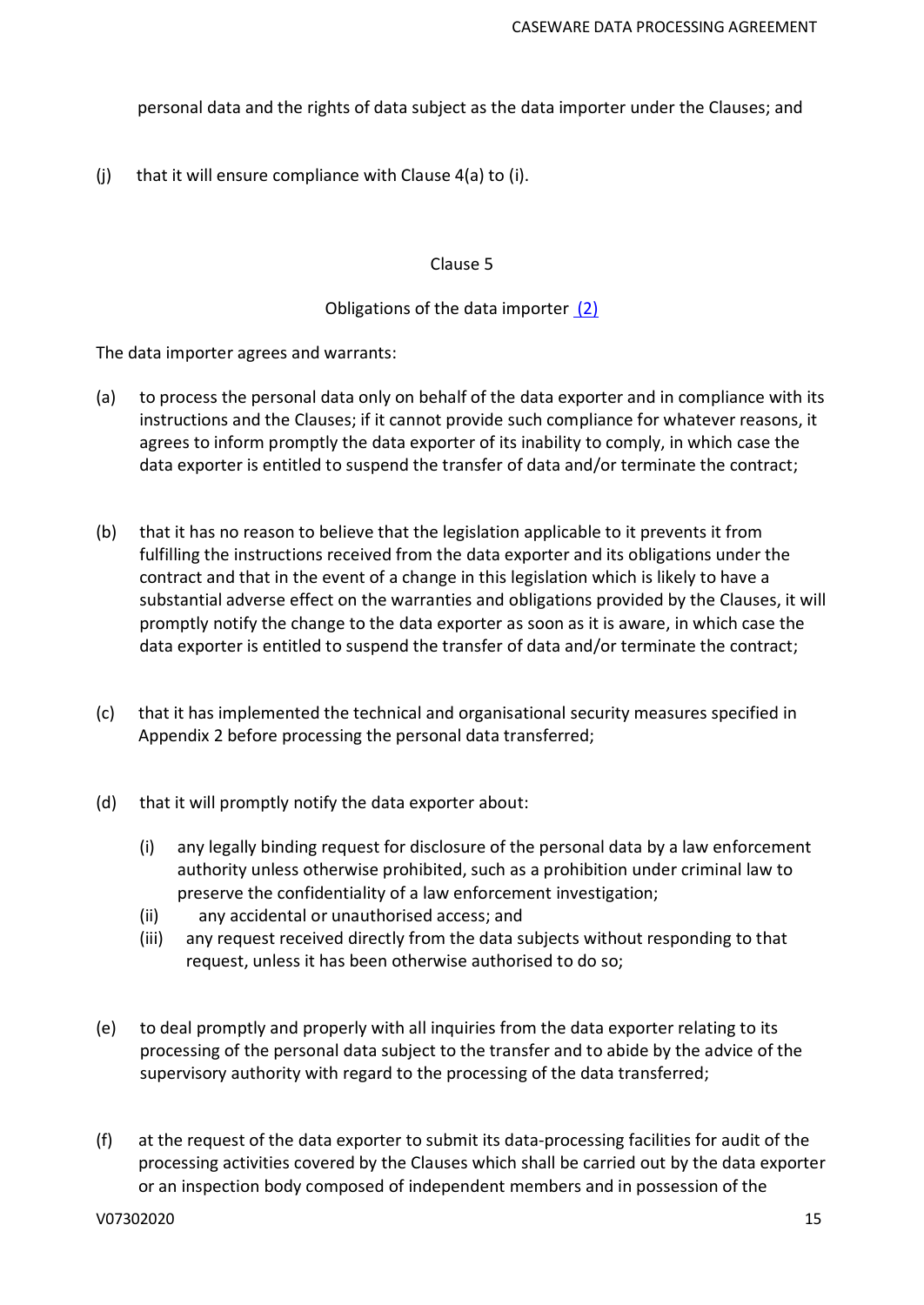required professional qualifications bound by a duty of confidentiality, selected by the data exporter, where applicable, in agreement with the supervisory authority;

- (g) to make available to the data subject upon request a copy of the Clauses, or any existing contract for sub-processing, unless the Clauses or contract contain commercial information, in which case it may remove such commercial information, with the exception of Appendix 2 which shall be replaced by a summary description of the security measures in those cases where the data subject is unable to obtain a copy from the data exporter;
- (h) that, in the event of sub-processing, it has previously informed the data exporter and obtained its prior written consent;
- (i) that the processing services by the sub-processor will be carried out in accordance with Clause 11;
- (j) to send promptly a copy of any sub-processor agreement it concludes under the Clauses to the data exporter.

#### Clause 6

## **Liability**

- 1. The parties agree that any data subject, who has suffered damage as a result of any breach of the obligations referred to in Clause 3 or in Clause 11 by any party or sub-processor is entitled to receive compensation from the data exporter for the damage suffered.
- 2. If a data subject is not able to bring a claim for compensation in accordance with paragraph 1 against the data exporter, arising out of a breach by the data importer or his sub-processor of any of their obligations referred to in Clause 3 or in Clause 11, because the data exporter has factually disappeared or ceased to exist in law or has become insolvent, the data importer agrees that the data subject may issue a claim against the data importer as if it were the data exporter, unless any successor entity has assumed the entire legal obligations of the data exporter by contract or by operation of law, in which case the data subject can enforce its rights against such entity.

The data importer may not rely on a breach by a sub-processor of its obligations in order to avoid its own liabilities.

3. If a data subject is not able to bring a claim against the data exporter or the data importer referred to in paragraphs 1 and 2, arising out of a breach by the sub-processor of any of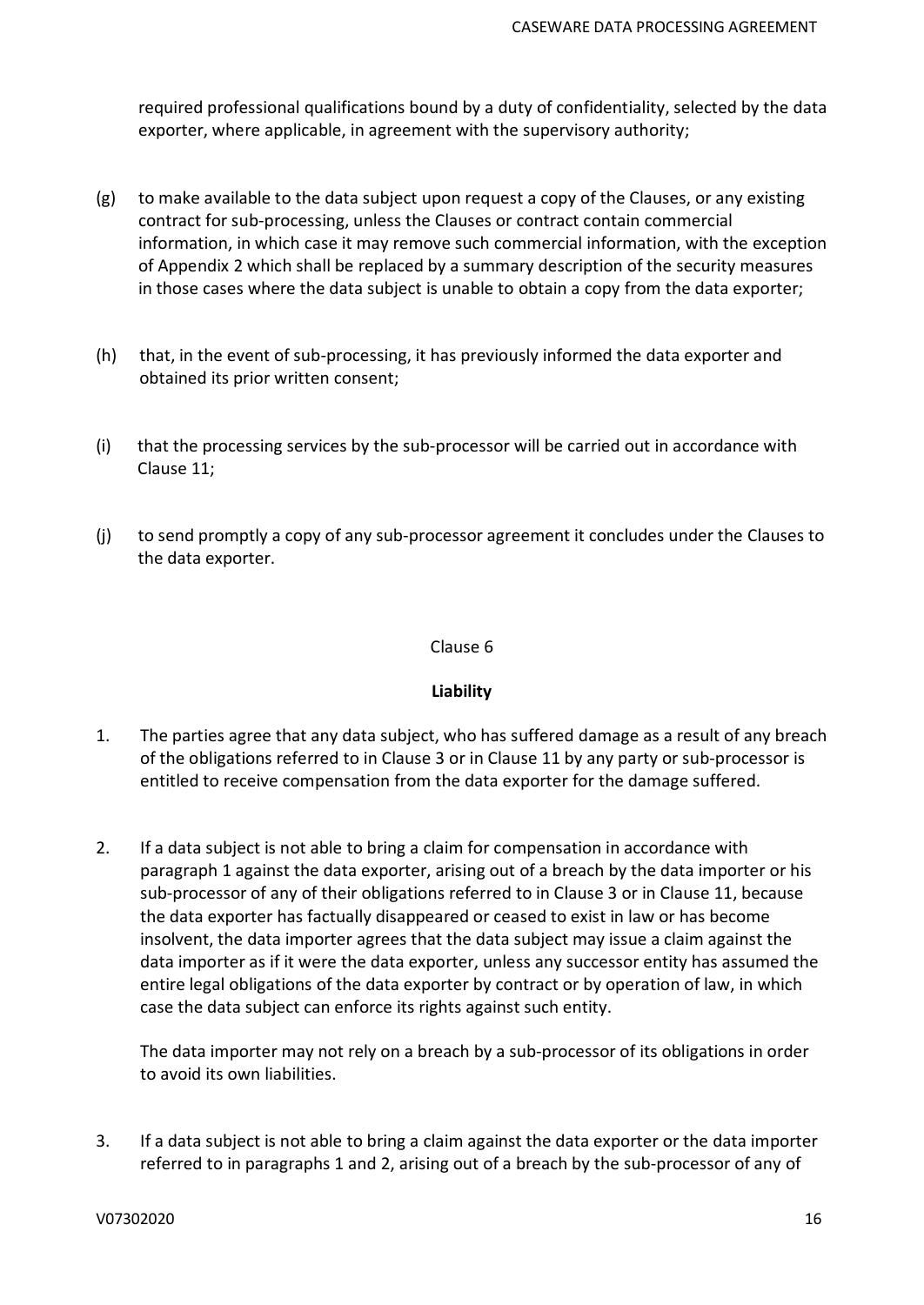their obligations referred to in Clause 3 or in Clause 11 because both the data exporter and the data importer have factually disappeared or ceased to exist in law or have become insolvent, the sub-processor agrees that the data subject may issue a claim against the data sub-processor with regard to its own processing operations under the Clauses as if it were the data exporter or the data importer, unless any successor entity has assumed the entire legal obligations of the data exporter or data importer by contract or by operation of law, in which case the data subject can enforce its rights against such entity. The liability of the sub-processor shall be limited to its own processing operations under the Clauses.

#### Clause 7

#### **Mediation and jurisdiction**

- 1. The data importer agrees that if the data subject invokes against it third-party beneficiary rights and/or claims compensation for damages under the Clauses, the data importer will accept the decision of the data subject:
	- (a) to refer the dispute to mediation, by an independent person or, where applicable, by the supervisory authority;
	- (b) to refer the dispute to the courts in the Member State in which the data exporter is established.
- 2. The parties agree that the choice made by the data subject will not prejudice its substantive or procedural rights to seek remedies in accordance with other provisions of national or international law.

#### Clause 8

## **Cooperation with supervisory authorities**

- 1. The data exporter agrees to deposit a copy of this contract with the supervisory authority if it so requests or if such deposit is required under the applicable data protection law.
- 2. The parties agree that the supervisory authority has the right to conduct an audit of the data importer, and of any sub-processor, which has the same scope and is subject to the same conditions as would apply to an audit of the data exporter under the applicable data protection law.
- 3. The data importer shall promptly inform the data exporter about the existence of legislation applicable to it or any sub-processor preventing the conduct of an audit of the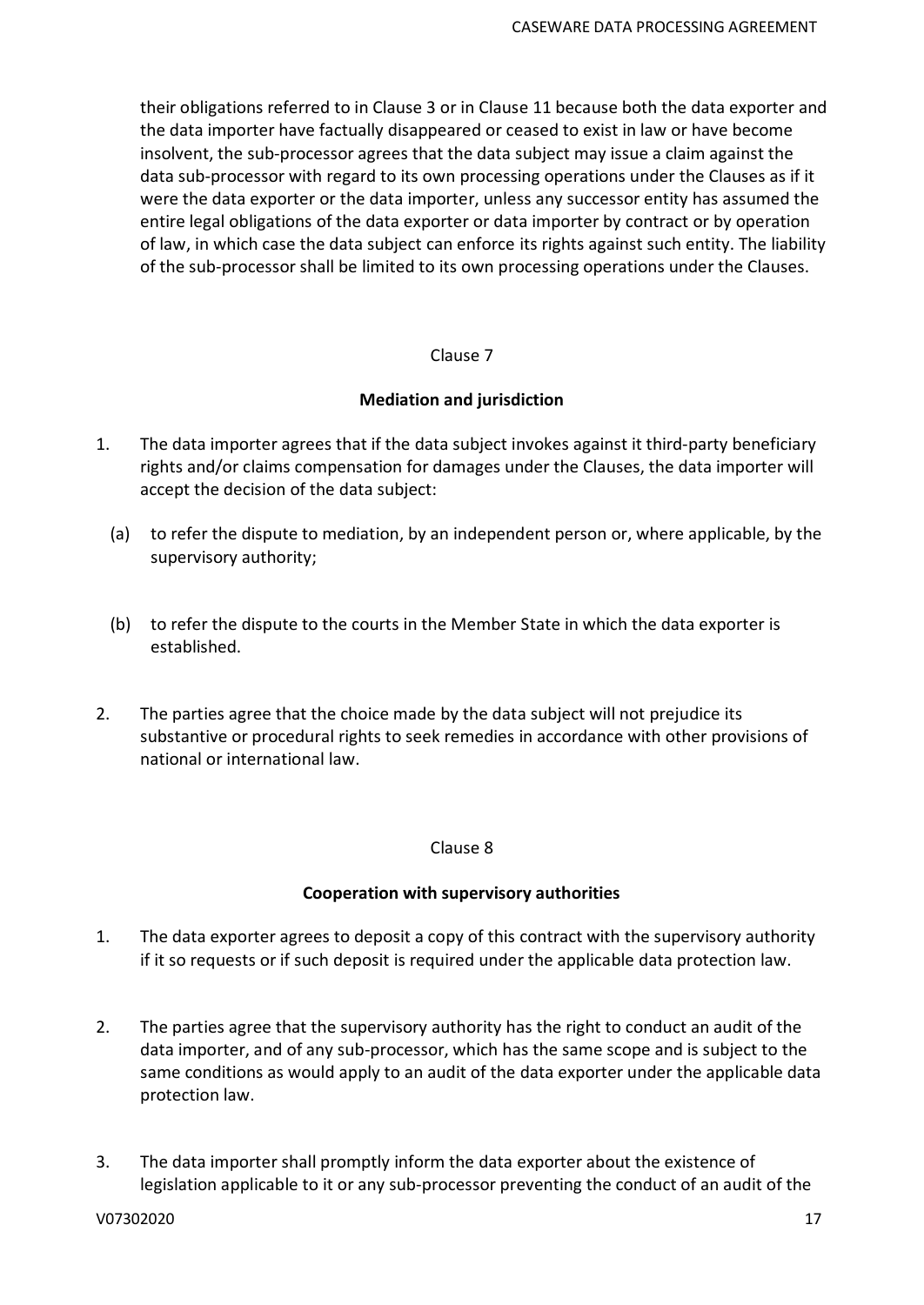data importer, or any sub-processor, pursuant to paragraph 2. In such a case the data exporter shall be entitled to take the measures foreseen in Clause 5(b).

#### Clause 9

#### **Governing law**

The Clauses shall be governed by the law of the Member State in which the data exporter is established.

#### Clause 10

#### **Variation of the contract**

The parties undertake not to vary or modify the Clauses. This does not preclude the parties from adding clauses on business related issues where required as long as they do not contradict the Clauses.

#### Clause 11

#### **Sub-processing**

- 1. The data importer shall not subcontract any of its processing operations performed on behalf of the data exporter under the Clauses without the prior written consent of the data exporter. Where the data importer subcontracts its obligations under the Clauses, with the consent of the data exporter, it shall do so only by way of a written agreement with the sub-processor which imposes the same obligations on the sub-processor as are imposed on the data importer under the Clauses (3). Where the sub-processor fails to fulfil its data protection obligations under such written agreement the data importer shall remain fully liable to the data exporter for the performance of the sub-processor's obligations under such agreement.
- 2. The prior written contract between the data importer and the sub-processor shall also provide for a third-party beneficiary clause as laid down in Clause 3 for cases where the data subject is not able to bring the claim for compensation referred to in paragraph 1 of Clause 6 against the data exporter or the data importer because they have factually disappeared or have ceased to exist in law or have become insolvent and no successor entity has assumed the entire legal obligations of the data exporter or data importer by contract or by operation of law. Such third-party liability of the sub-processor shall be limited to its own processing operations under the Clauses.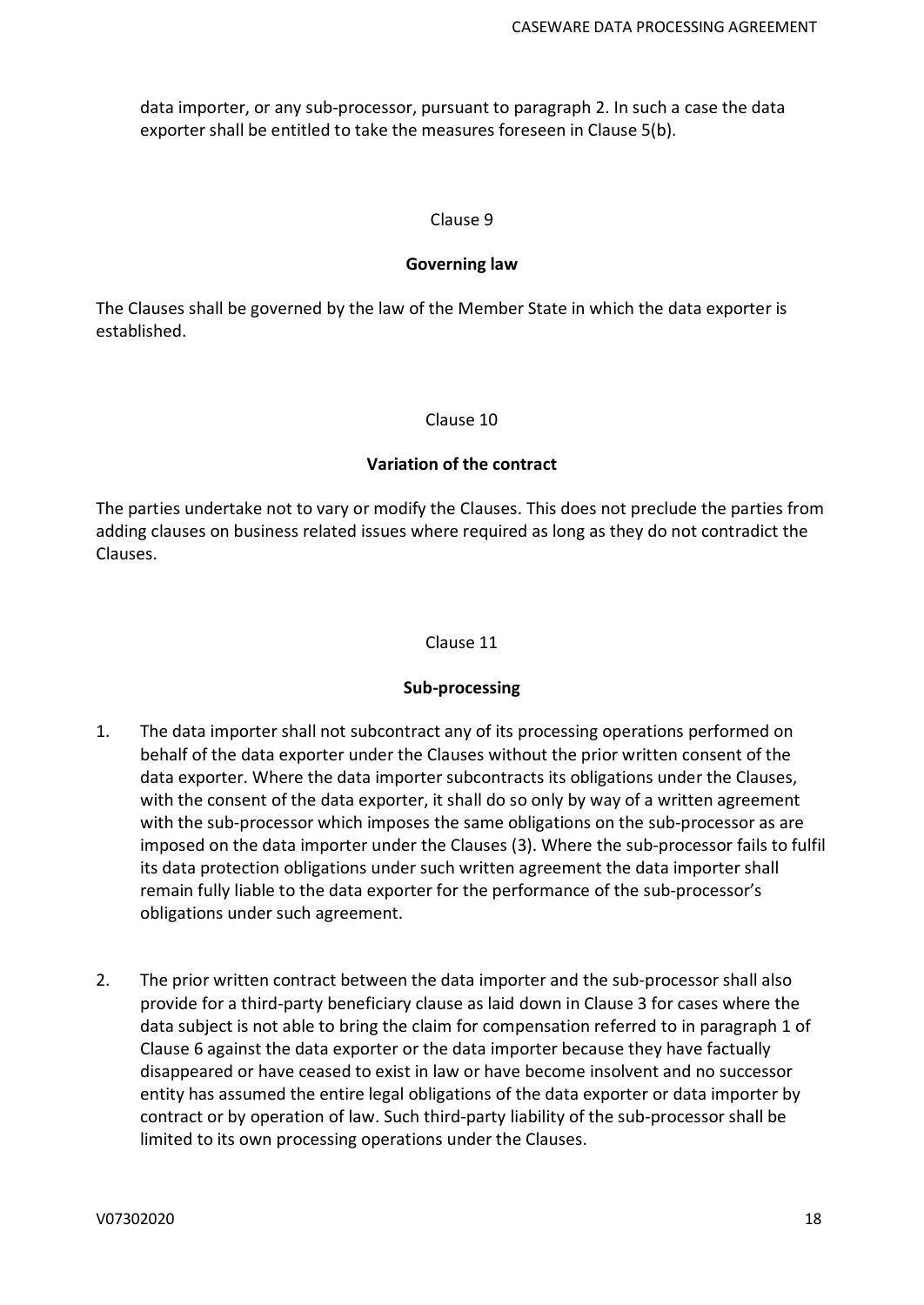- 3. The provisions relating to data protection aspects for sub-processing of the contract referred to in paragraph 1 shall be governed by the law of the Member State in which the data exporter is established.
- 4. The data exporter shall keep a list of sub-processing agreements concluded under the Clauses and notified by the data importer pursuant to Clause 5(j), which shall be updated at least once a year. The list shall be available to the data exporter's data protection supervisory authority.

#### Clause 12

## **Obligation after the termination of personal data-processing services**

- 1. The parties agree that on the termination of the provision of data-processing services, the data importer and the sub-processor shall, at the choice of the data exporter, return all the personal data transferred and the copies thereof to the data exporter or shall destroy all the personal data and certify to the data exporter that it has done so, unless legislation imposed upon the data importer prevents it from returning or destroying all or part of the personal data transferred. In that case, the data importer warrants that it will guarantee the confidentiality of the personal data transferred and will not actively process the personal data transferred anymore.
- 2. The data importer and the sub-processor warrant that upon request of the data exporter and/or of the supervisory authority, it will submit its data-processing facilities for an audit of the measures referred to in paragraph 1.

#### **On behalf of the data exporter:**

| Other information necessary in order for the contract to be binding (if any): |
|-------------------------------------------------------------------------------|

Signature ……..……………………………………

## **On behalf of the data importer**:

Name (written out in full): ……………………………………………………………………………………………………………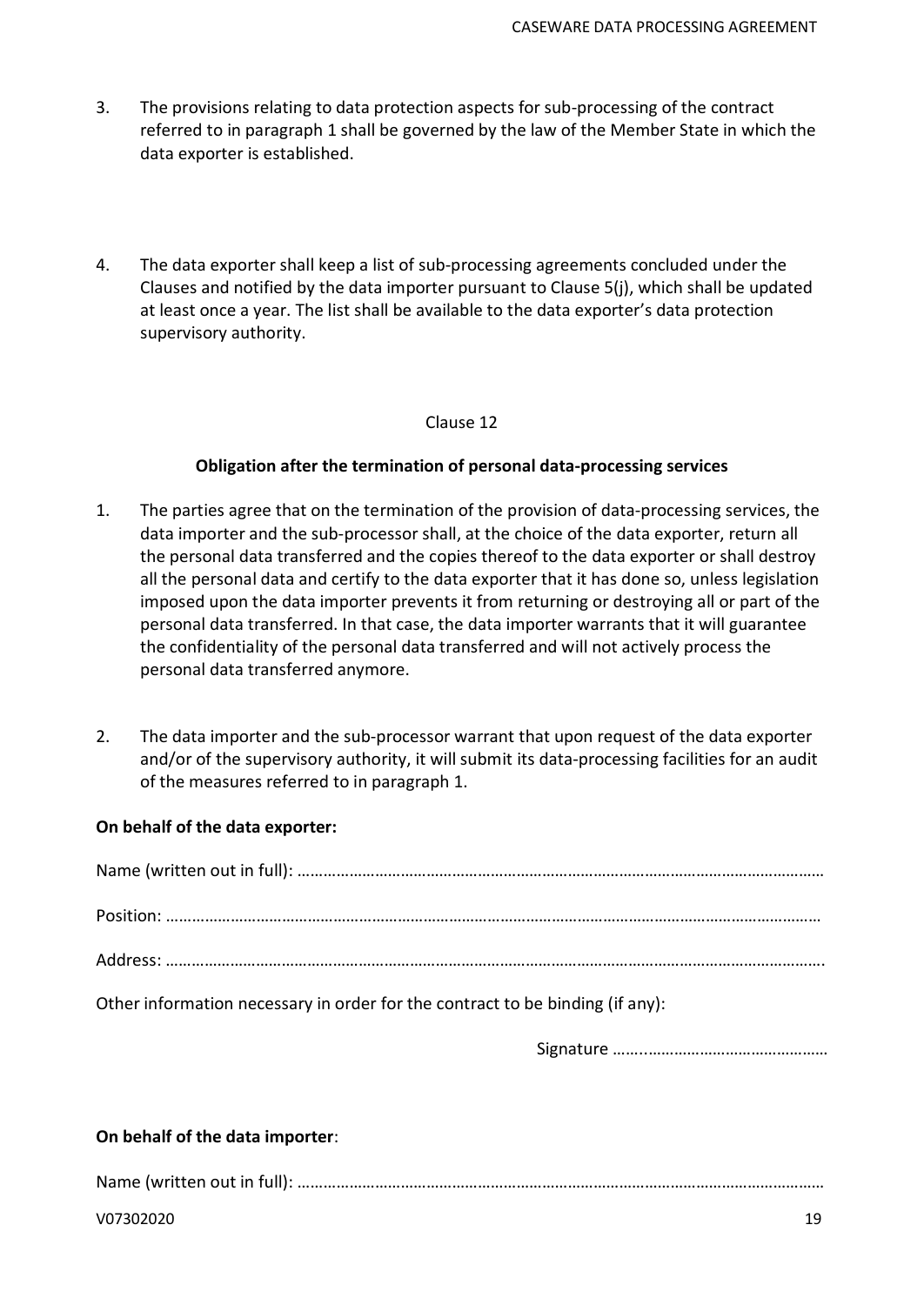Address: ………………………………………………………………………………………………………………………………………

Other information necessary in order for the contract to be binding (if any):

Signature ..……………………………………….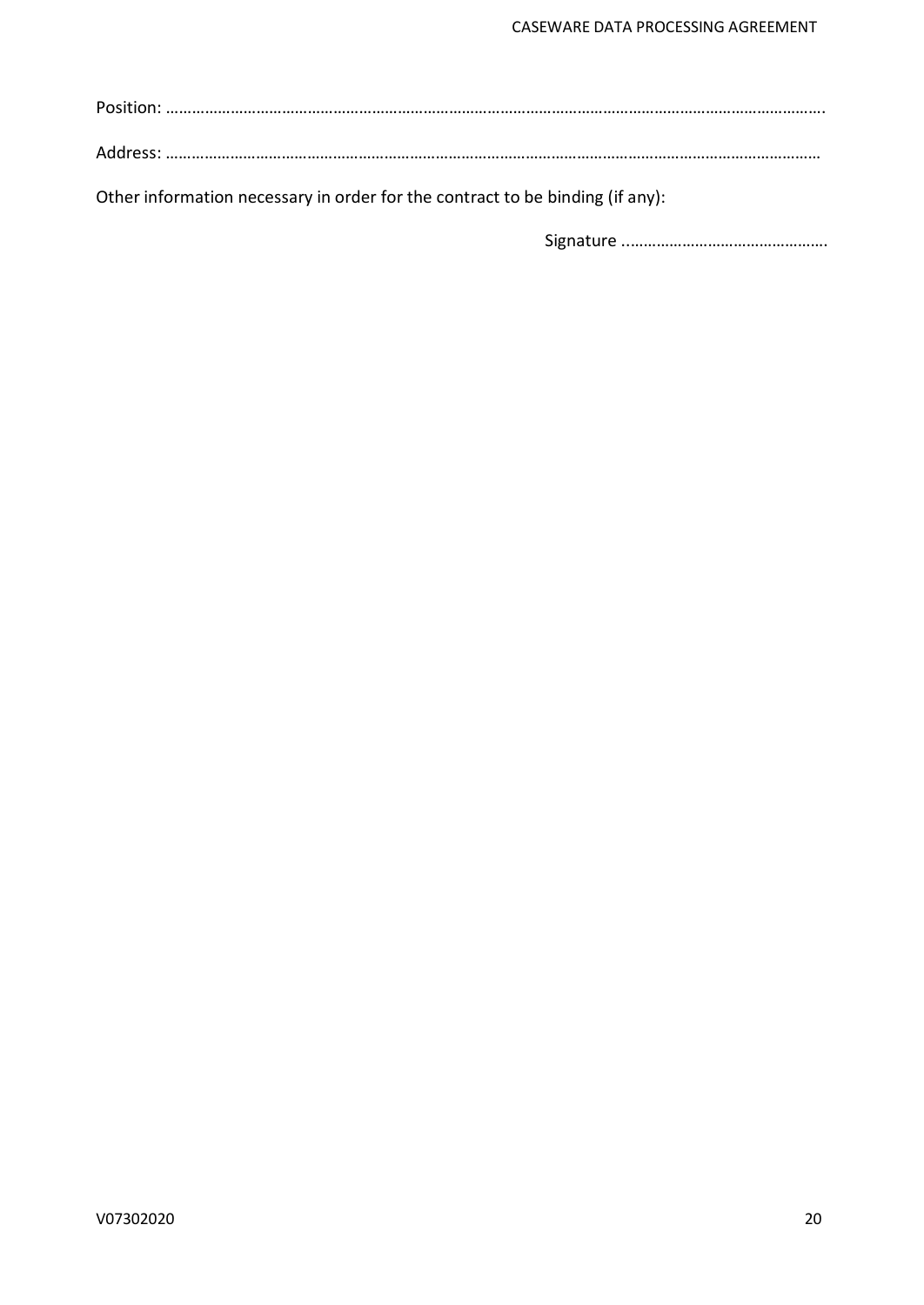#### **Appendix 1 to the Standard Contractual Clauses**

This Appendix forms part of the Clauses.

Defined terms used in this Appendix 1 shall have the meaning given to them in the CaseWare Cloud Services Agreement (including the DPA).

## **Data exporter**

The data exporter is the legal entity specified as "Customer" in the DPA.

#### **Data importer**

The data importer is CaseWare Cloud Inc.

#### **Data subjects**

Please see the DPA, which describes the data subjects.

#### **Categories of data**

Please see the DPA, which describes the categories of data.

#### **Special categories of data (if appropriate)**

The parties do not anticipate the transfer of special categories of data.

## **Purposes of Processing**

Please see the DPA, which describes the purposes of processing.

#### **Processing operations**

Please see Attachment 1 of the DPA, which describes the processing operations.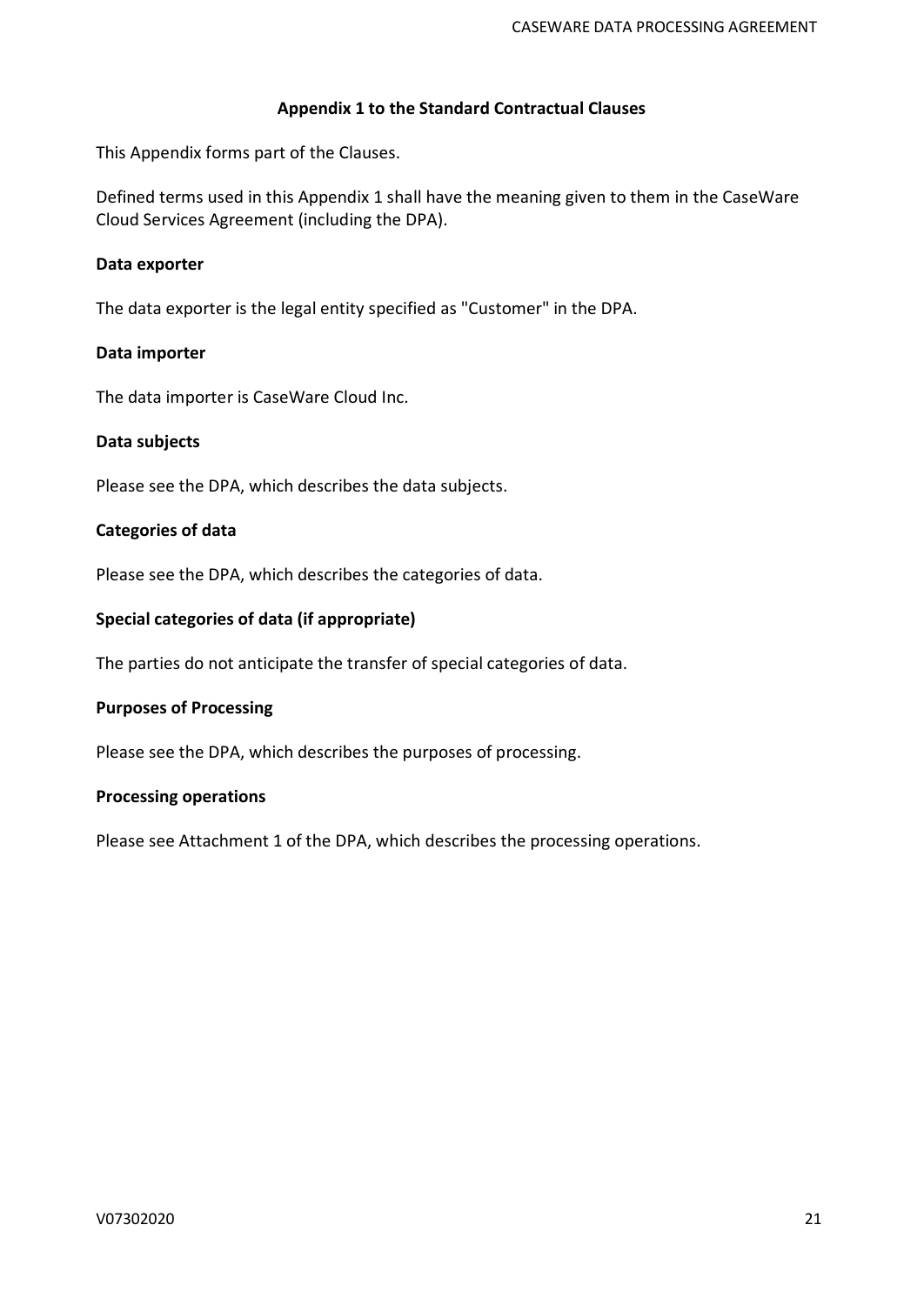# **Appendix 2 to the Standard Contractual Clauses**

This Appendix forms part of the Clauses.

Description of the technical and organisational security measures implemented by the data importer in accordance with Clauses 4(d) and 5(c) (or document/legislation attached):

Attachment 1 of the DPA, which describes the technical and organisational security measures implemented by CWC.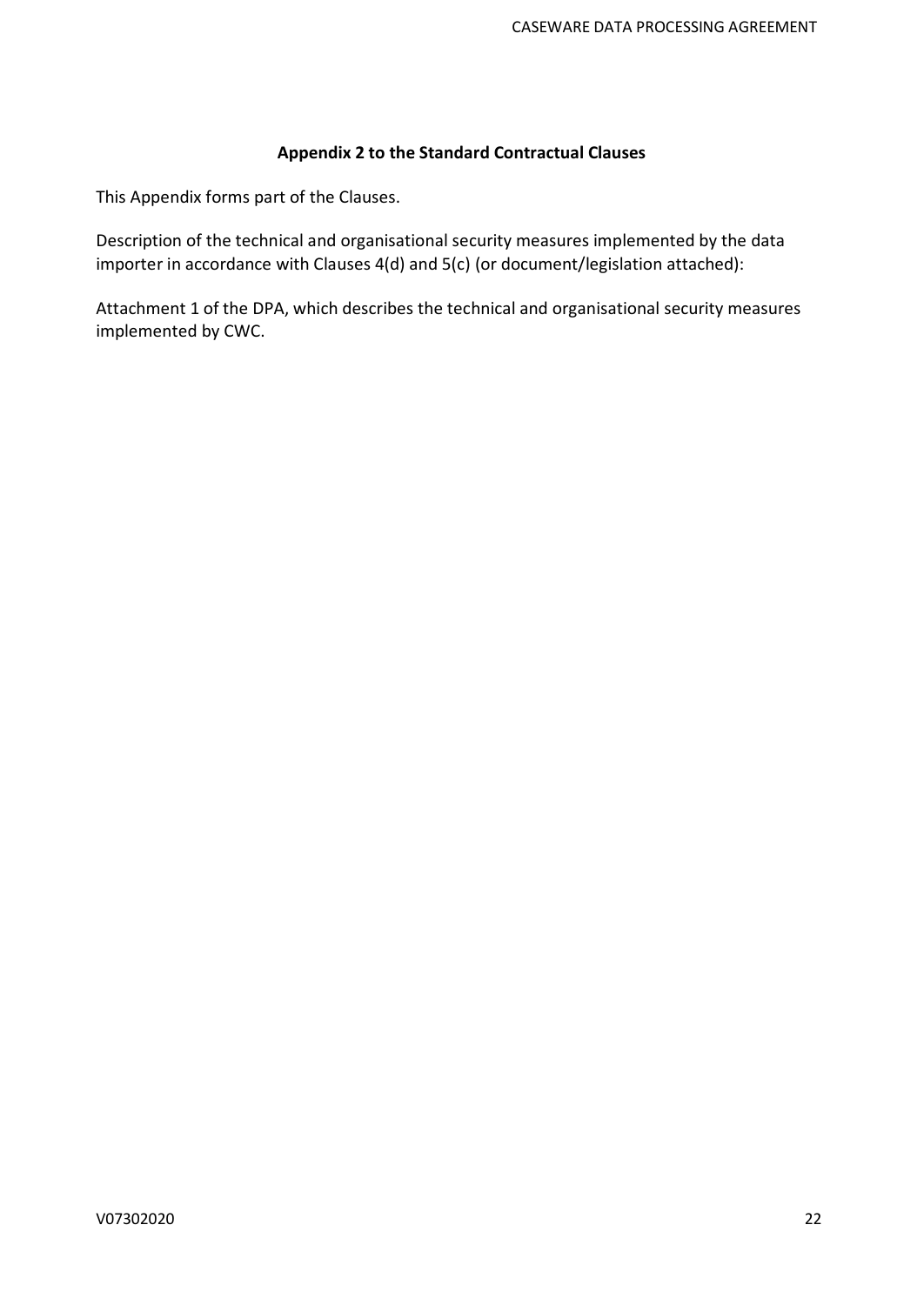## **Appendix 3 to the Standard Contractual Clauses**

This Appendix forms part of the Clauses.

This Appendix sets out the parties' interpretation of their respective obligations under specific terms of the Clauses. Where a party complies with the interpretations set out in this Appendix, that party shall be deemed by the other party to have complied with commitments under the Clauses.

For the purposes of this Appendix, "DPA" means the Data Processing Agreement in place between Customer and CWC and to which these Clauses are incorporated and "Agreement" shall have the meaning given to it in the DPA.

## **Clause 5(a): Suspension of data transfers and termination**

a. The parties acknowledge that the data importer may process the personal data subject to the Clauses only on behalf of the data exporter and in compliance with its instructions as provided by the data exporter and the Clauses.

b. The parties acknowledge that if the data importer cannot provide such compliance for whatever reason, it agrees to inform promptly the data exporter of its inability to comply, in which case the data exporter is entitled to suspend the transfer of data and/or terminate the contract.

c. If the data exporter intends to suspend the transfer of personal data and/or terminate the Clauses, it shall endeavour to provide notice to the data importer and provide the data importer with a reasonable period of time to cure the non-compliance ("Cure Period").

d. If after the Cure Period the data importer has not or cannot cure the non-compliance then the data exporter may suspend or terminate the transfer of personal data immediately. The data exporter shall not be required to provide such notice in instance where it considers there is a material risk of harm to data subjects or their personal data.

## **Clause 5(f): Audit**

a. Data exporter acknowledges and agrees that it exercises its audit right under clause 5(f) of the Clauses by instructing the data importer to comply with the audit measures of Section 12 of the DPA.

## **Clause 5(j): Disclosure of subprocessor agreements**

a. The parties acknowledge the obligation of the data importer to send promptly a copy of any onward subprocessor agreement it concludes under the Clauses to the data exporter.

b. The parties further acknowledge that, pursuant to subprocessor confidentiality restrictions, the data importer may be restricted from disclosing onward subprocessor agreements to the data exporter. Notwithstanding this, the data importer shall use reasonable efforts to require